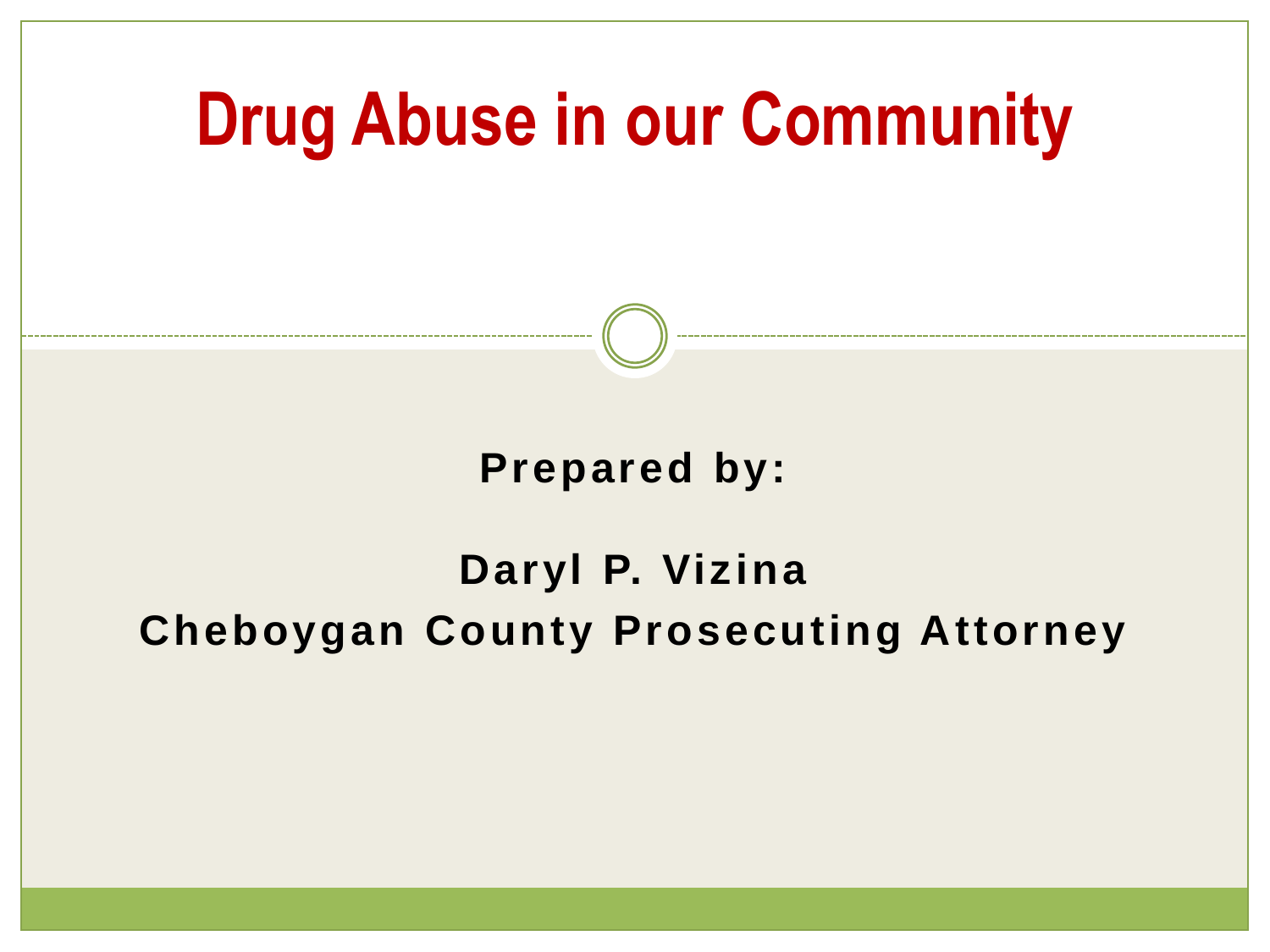### **The 2012 felony crime class breakdown.**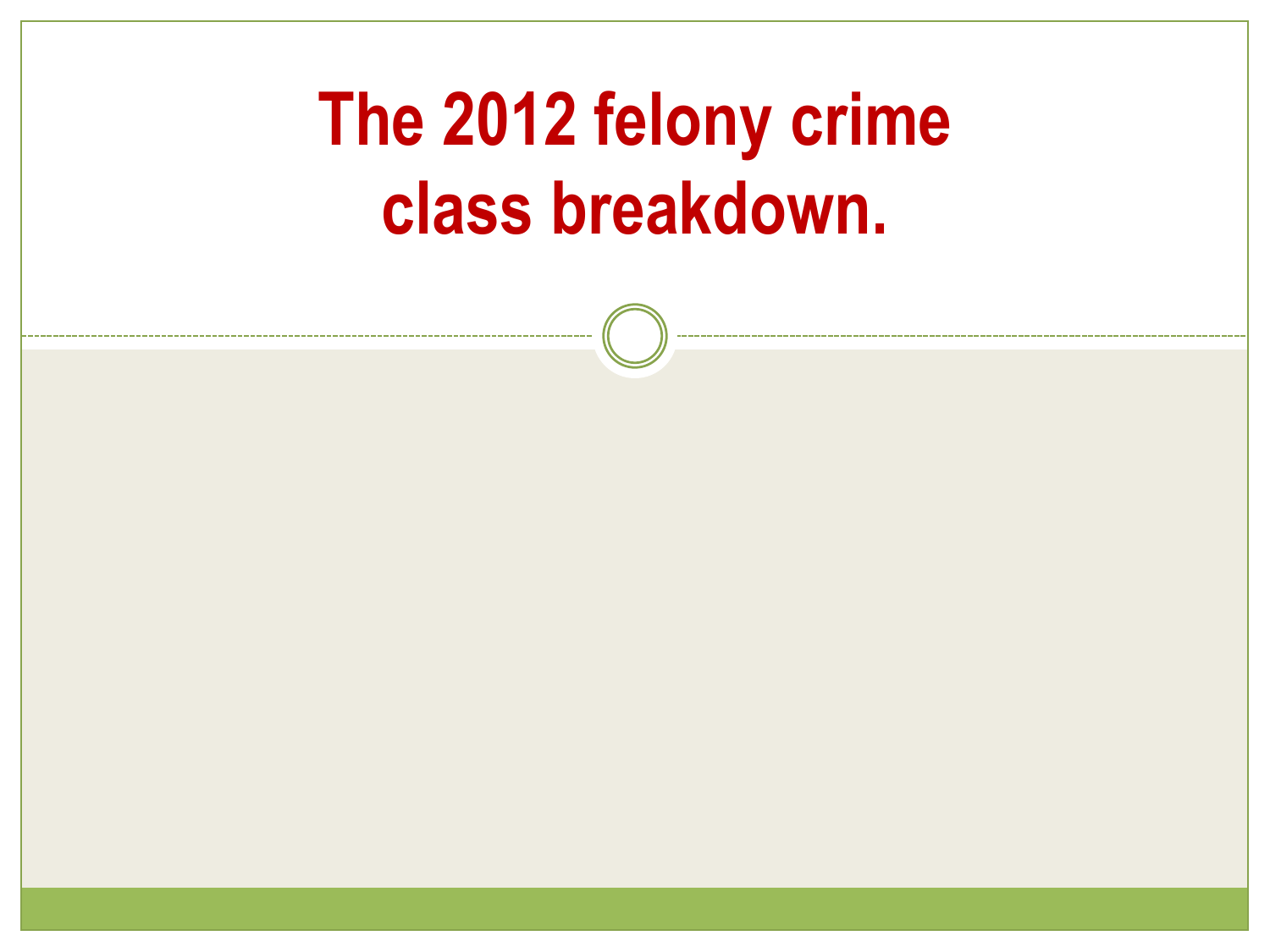### **The 2012 felony crime class breakdown.**

| <b>Drug/Alcohol Crimes</b>   | <b>185 Charges</b> | 36.8% |
|------------------------------|--------------------|-------|
| <b>Property Crimes</b>       | <b>158 Charges</b> | 31.4% |
| <b>Crimes Against Person</b> | 51 Charges         | 10.1% |
| <b>Sex Crimes</b>            | <b>73 Charges</b>  | 14.5% |
| <b>Weapon Crimes</b>         | <b>19 Charges</b>  | 3.8%  |
| Misc.                        | <b>17 Charges</b>  | 3.4%  |
| <b>Total</b>                 | 503 Charges.       |       |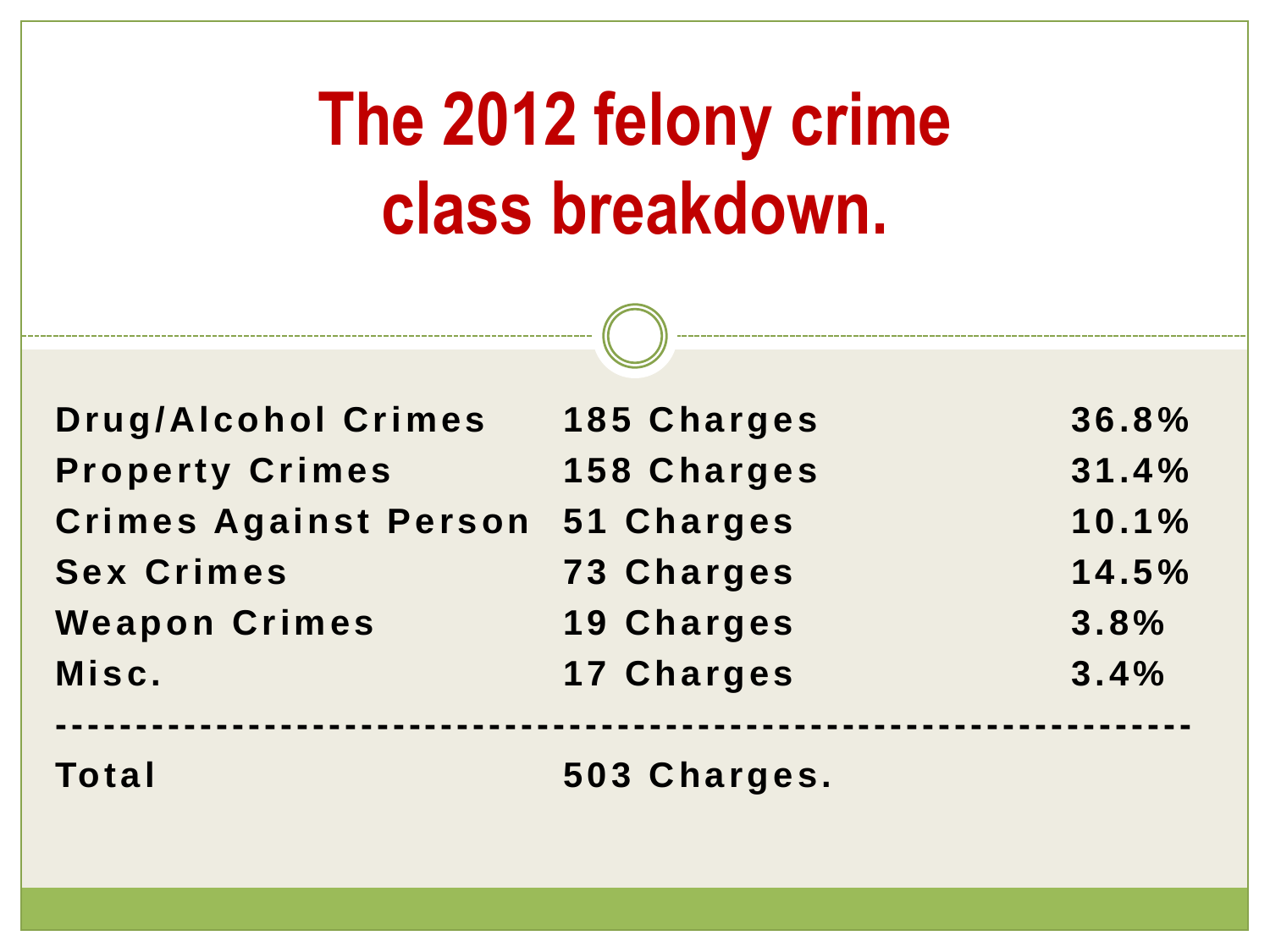### **The breakdown of the felony drug charges in 2012.**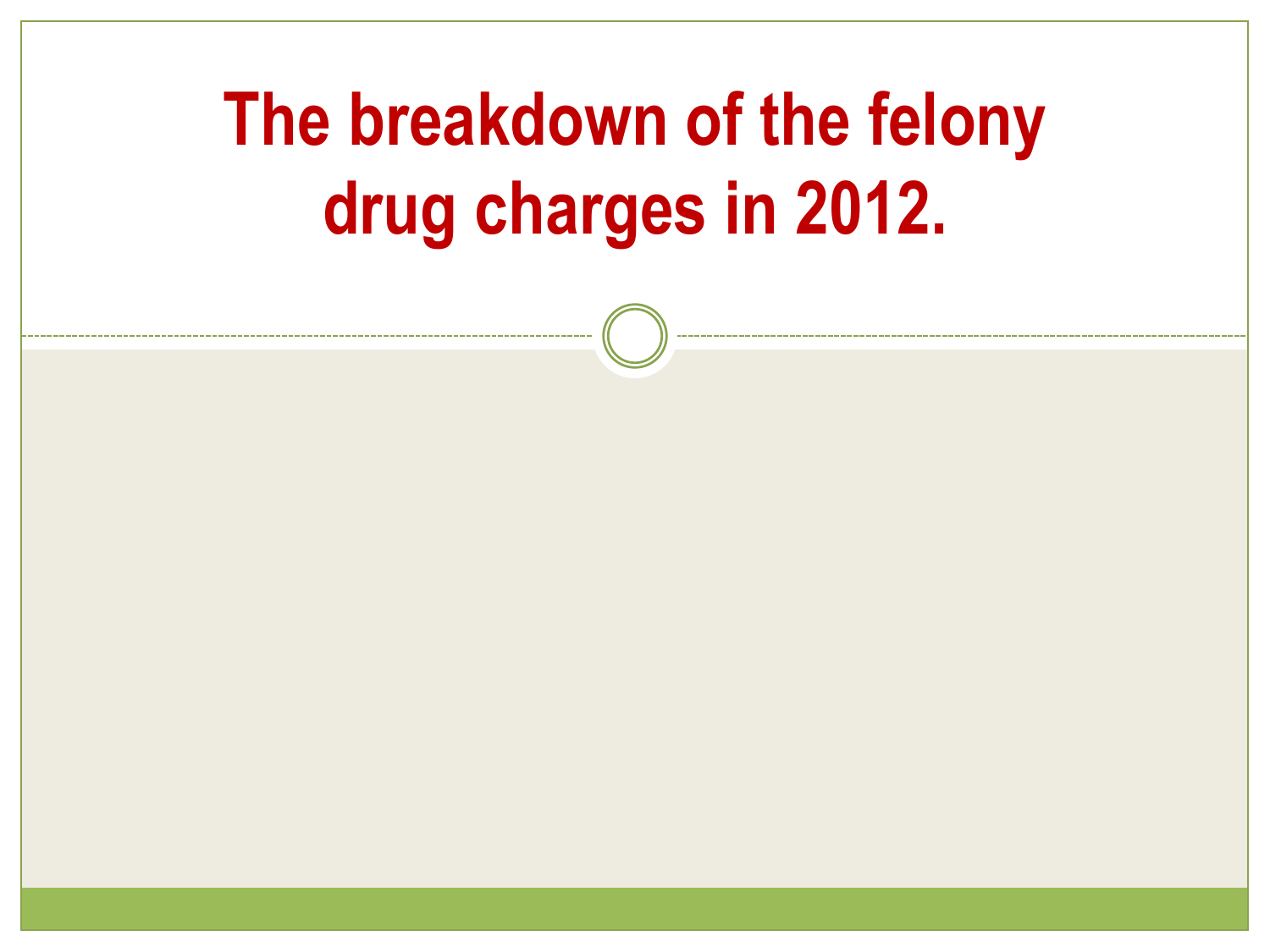### **The breakdown of the felony drug charges in 2012.**

**Methamphetamine 77 Charges. Rx Drugs 44 Charges. Marijuana 45 Charges. Alcohol 8 Charges. Cocaine 3 Charges. Heroin 8 Charges. ------------------------------------------------------ Total 185 Charges.**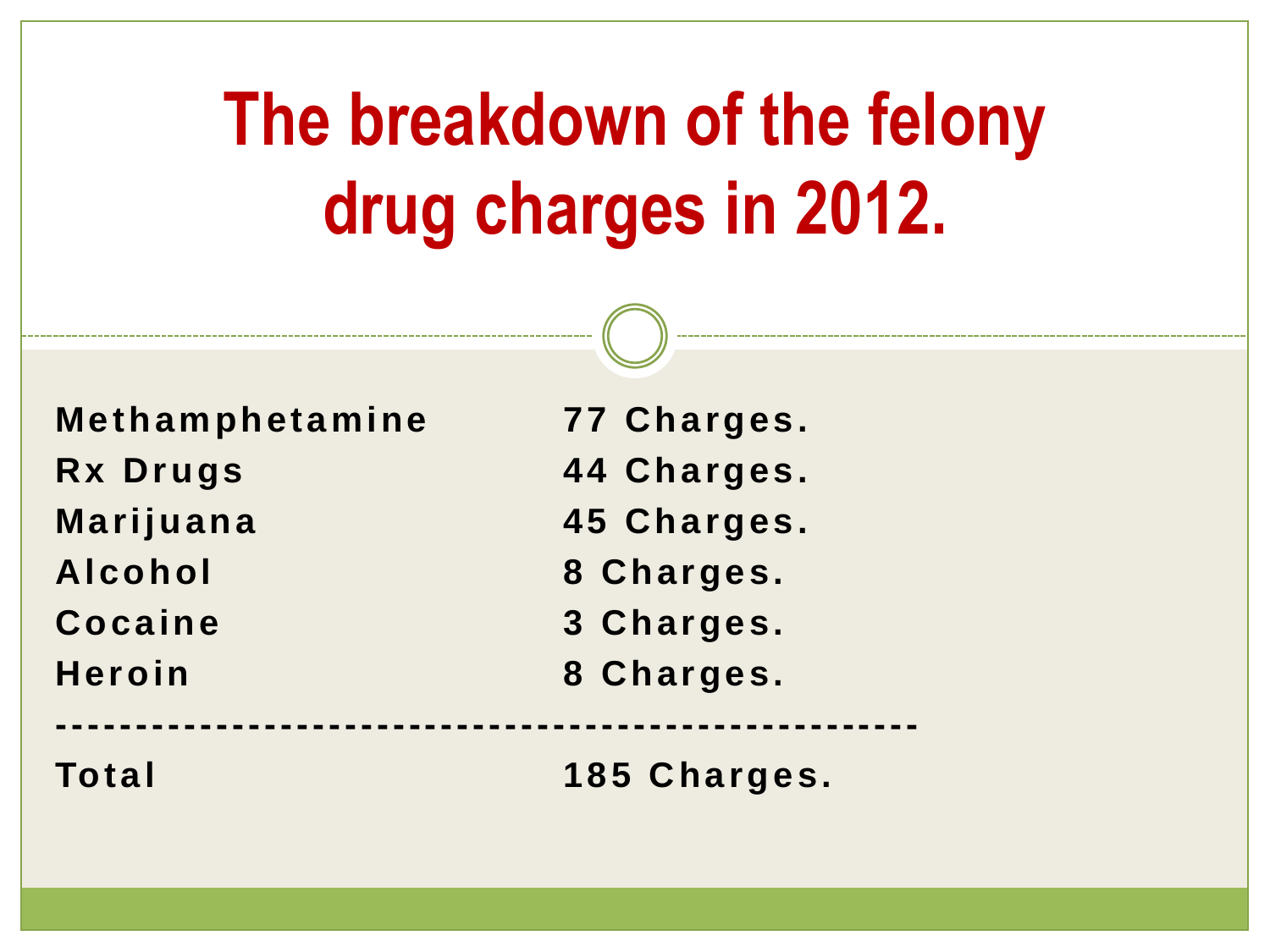### **Methamphetamine growth in Cheboygan County:**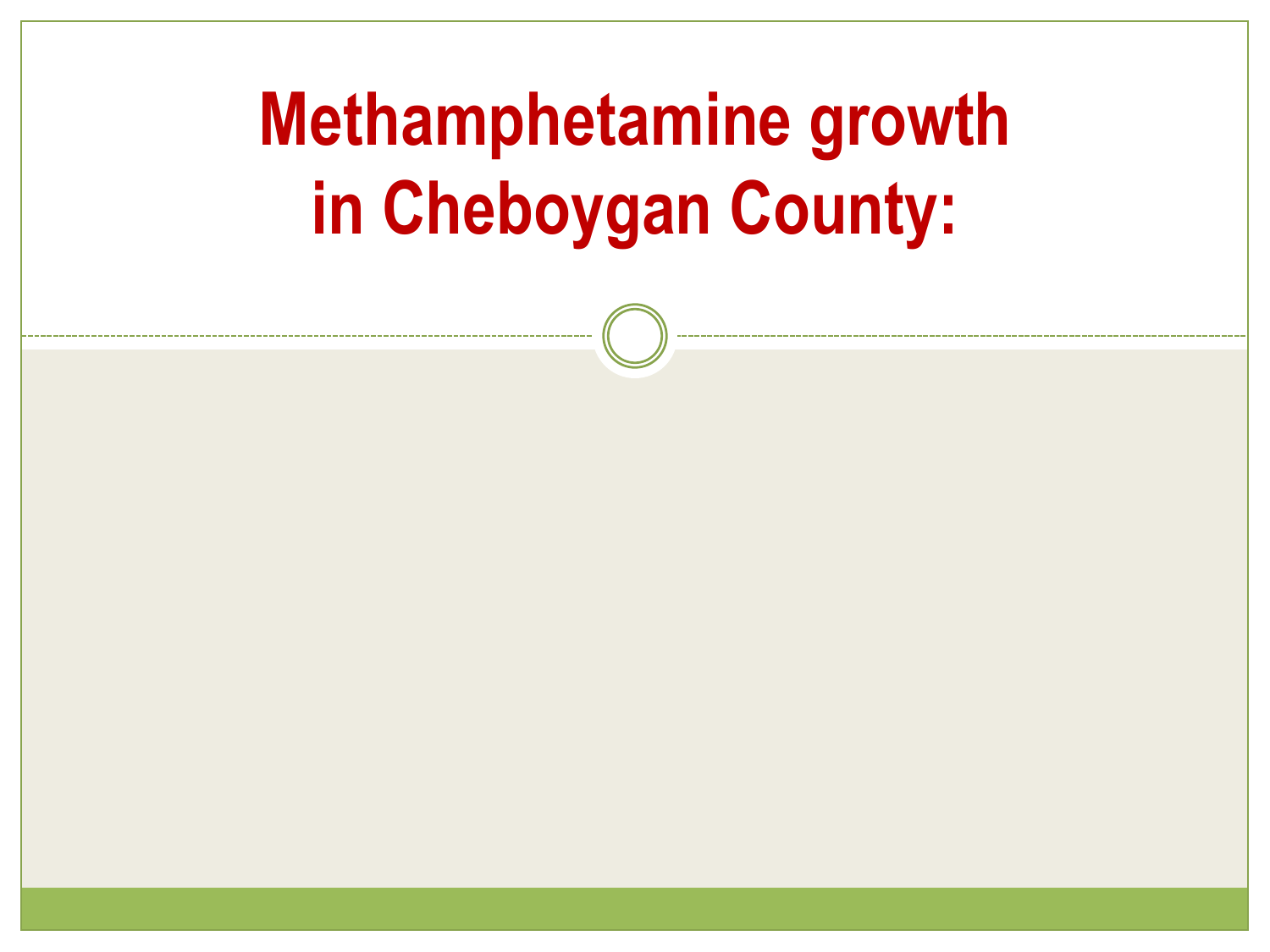**2008 – 0 cases. 2009 – 8 cases. 2010 – 34 cases – 325% increase from 2009. 2011 – 45 cases – 463% increase from 2009. 2012 – 77 cases – 963% increase from 2009. Methamphetamine growth in Cheboygan County:**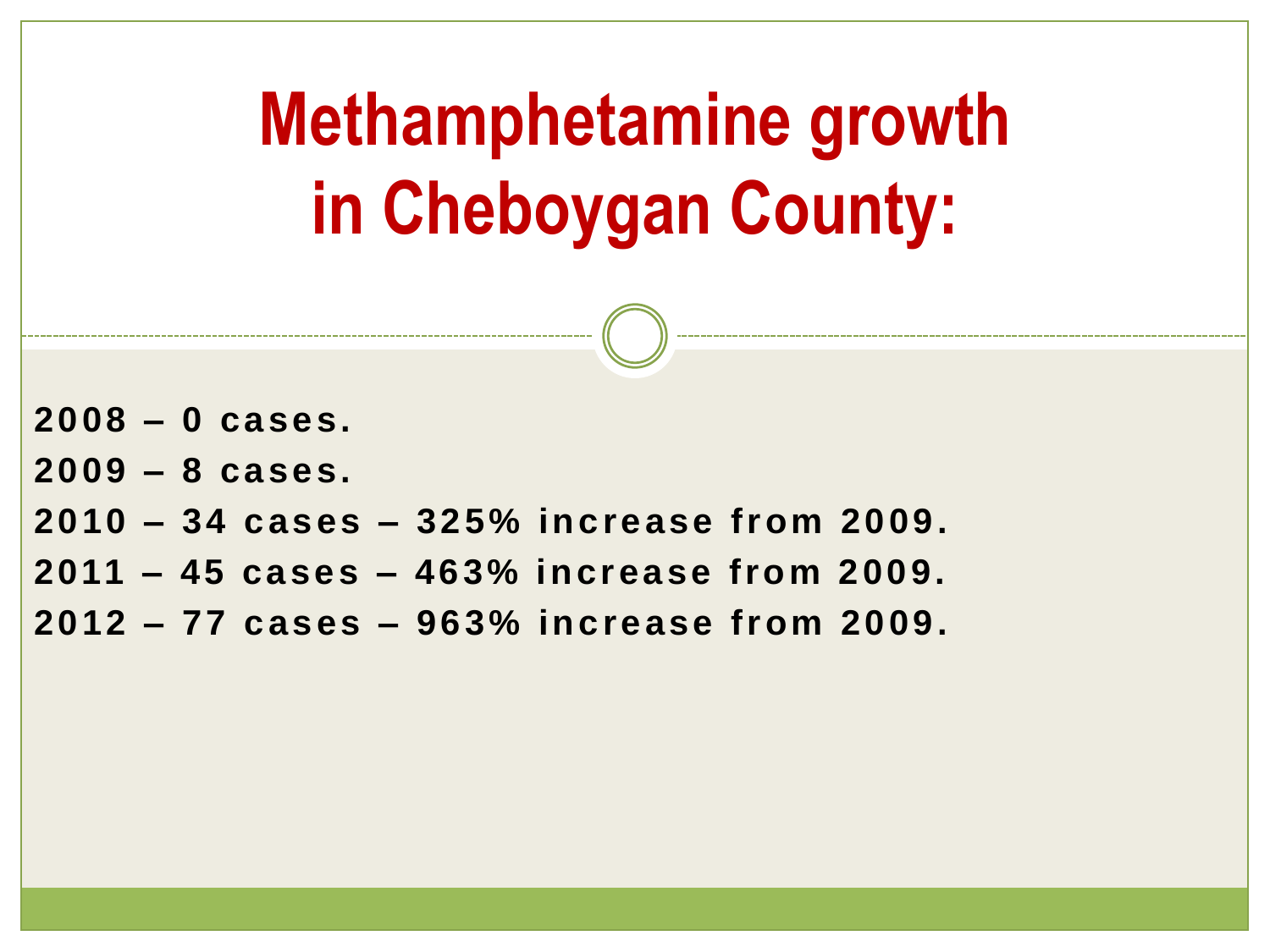| <b>Methamphetamine growth</b><br>in Cheboygan County: |                                                                   |  |  |
|-------------------------------------------------------|-------------------------------------------------------------------|--|--|
|                                                       |                                                                   |  |  |
| CHEAP-                                                | THE COST OF MAKING METH IS MUCH<br><b>LESS MANY OTHER DRUGS.</b>  |  |  |
| <b>EASY ACCESS-</b>                                   | THE MATERIALS TO MAKE CAN BE<br>PURCHASED AT WALMART.             |  |  |
| <b>ADDICTIVE-</b>                                     | THE MOST ADDICTIVE DRUG. MANY<br>FIRST TIME USERS BECOME ADDICTS. |  |  |
|                                                       |                                                                   |  |  |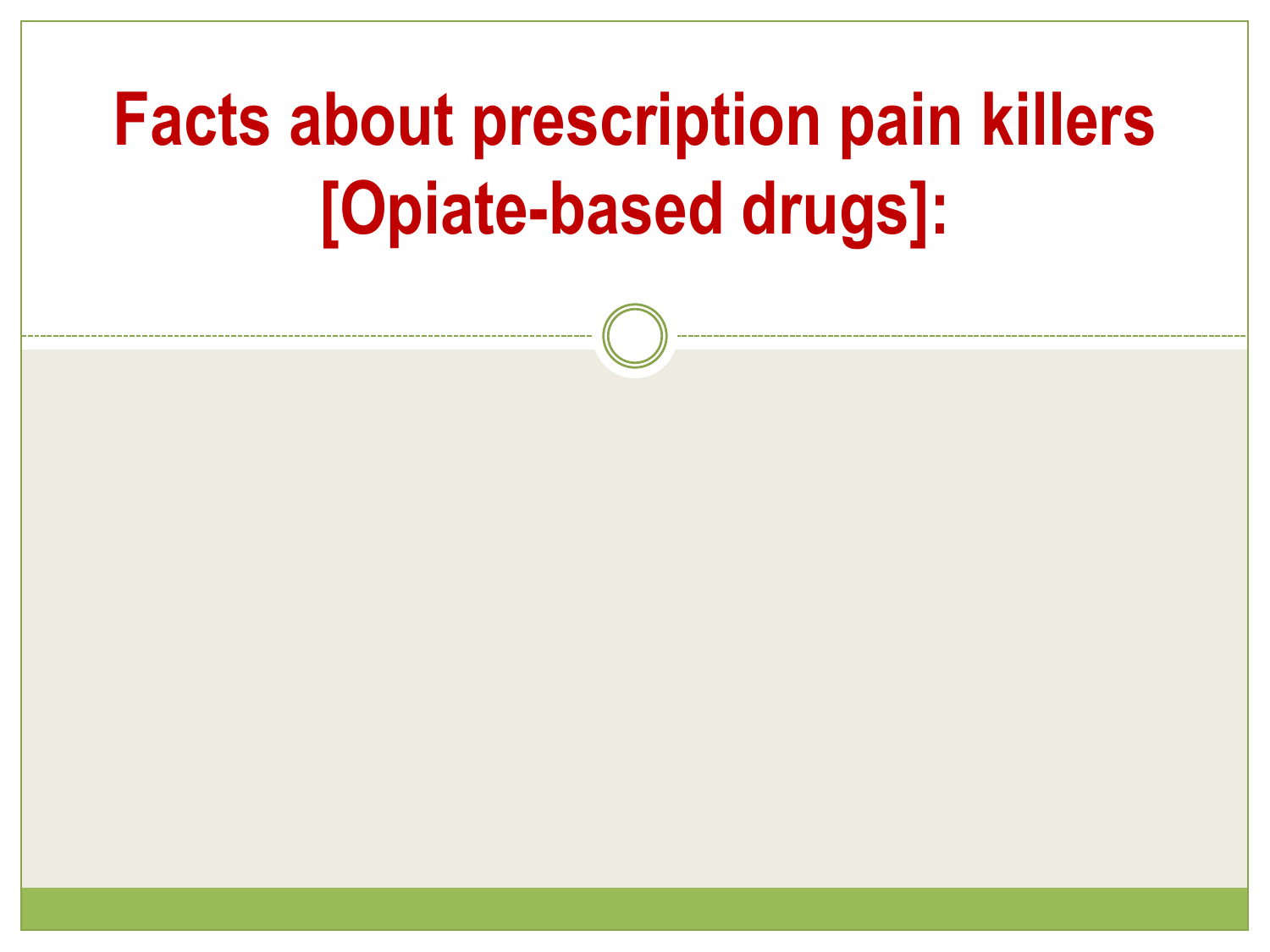**A person dies every 19 minutes from Rx drug overdose**

- This summer our community back-to-back overdose deaths.

- In 12 years over 550 overdose deaths in the northern lower penins ula.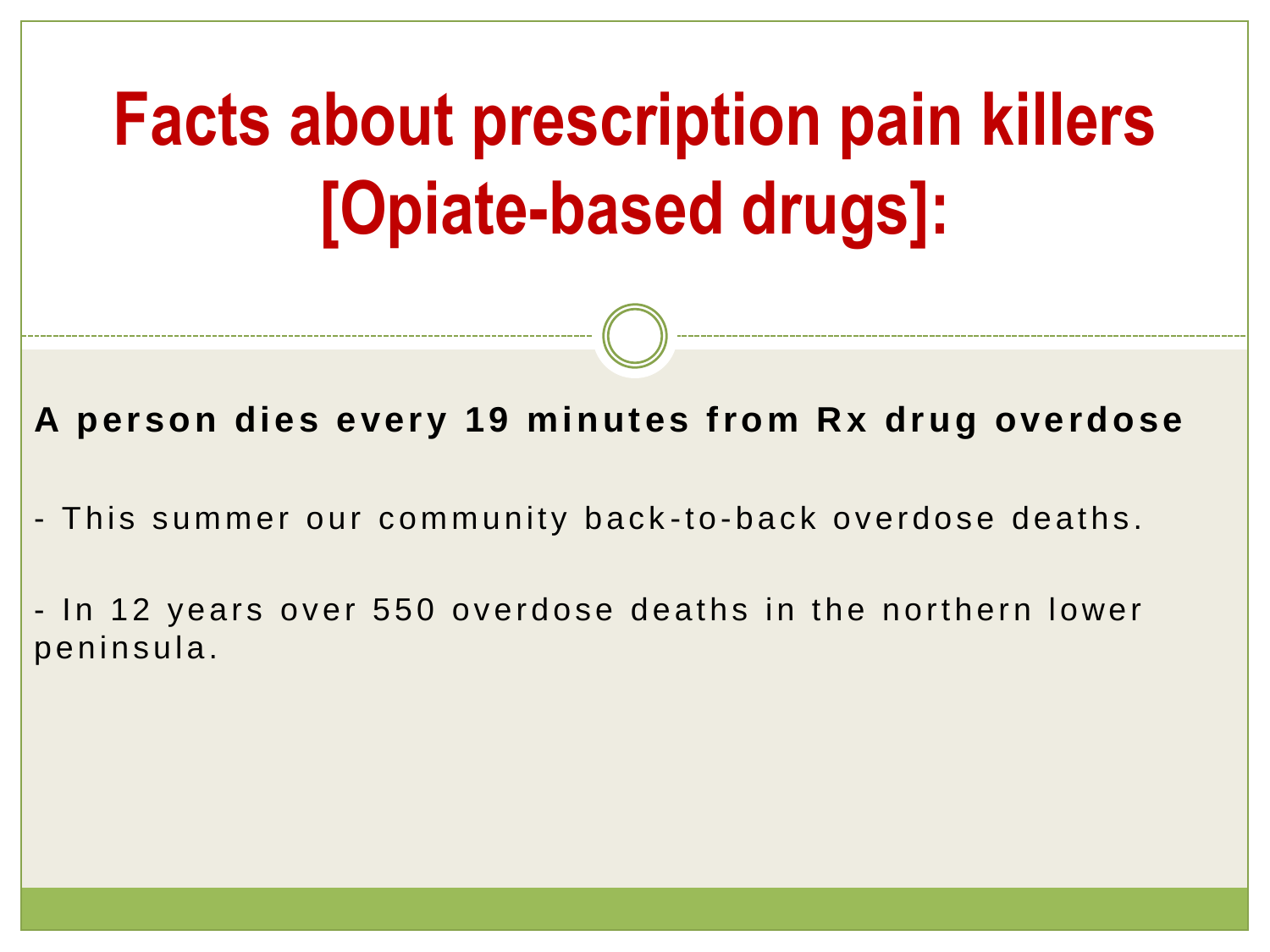**Prescription drug overdoses are the leading cause of accidental death in the US.** 

- Second place is car crashes.

- In 2009, over 1000 people in the region treated at hospitals for prescription drug overdoses.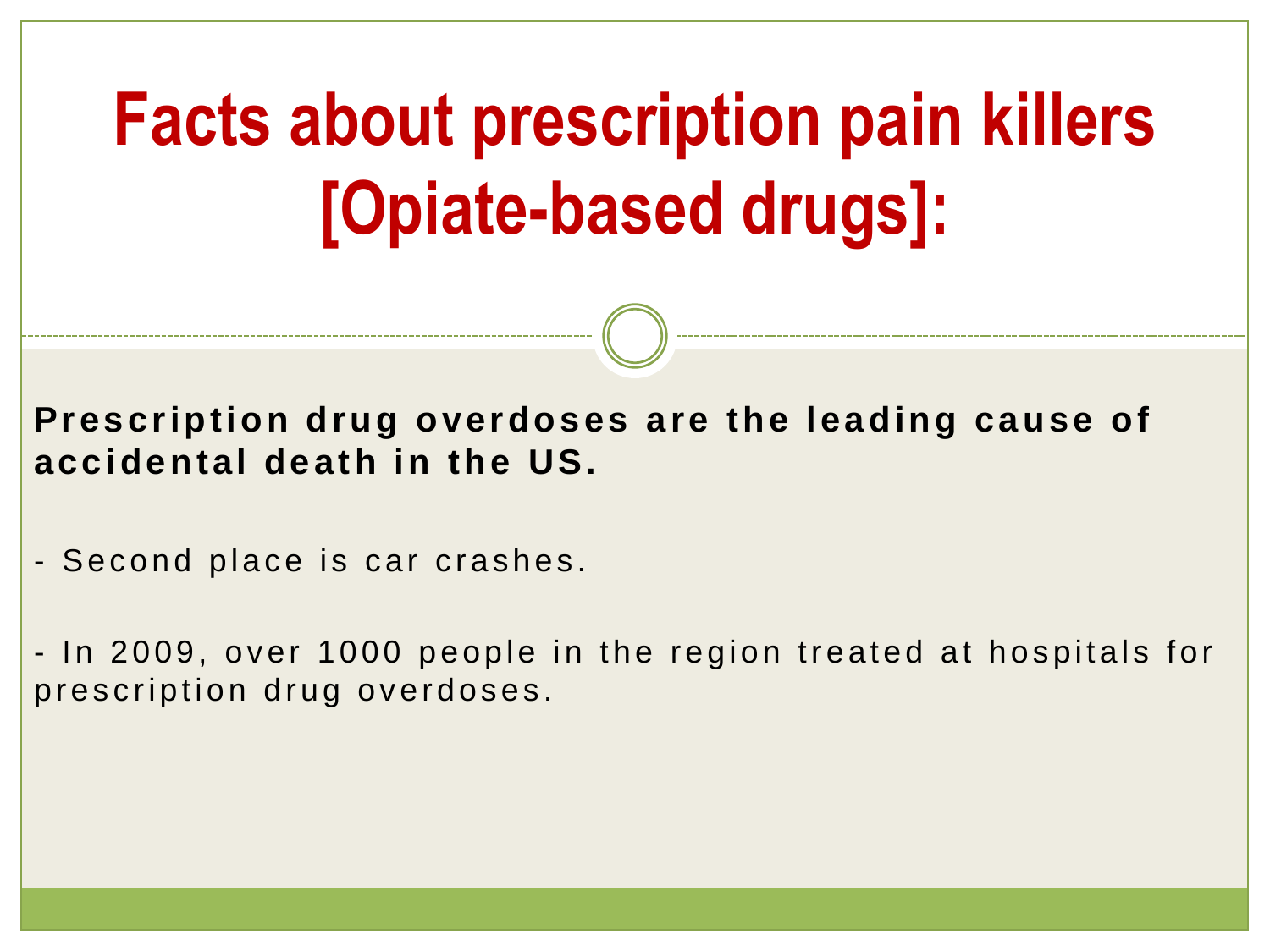**The dispensing of opiate -based Rx drugs increased by 600% from 1997 to 2007.**

- 80% of the Rx painkillers are consumed in the US.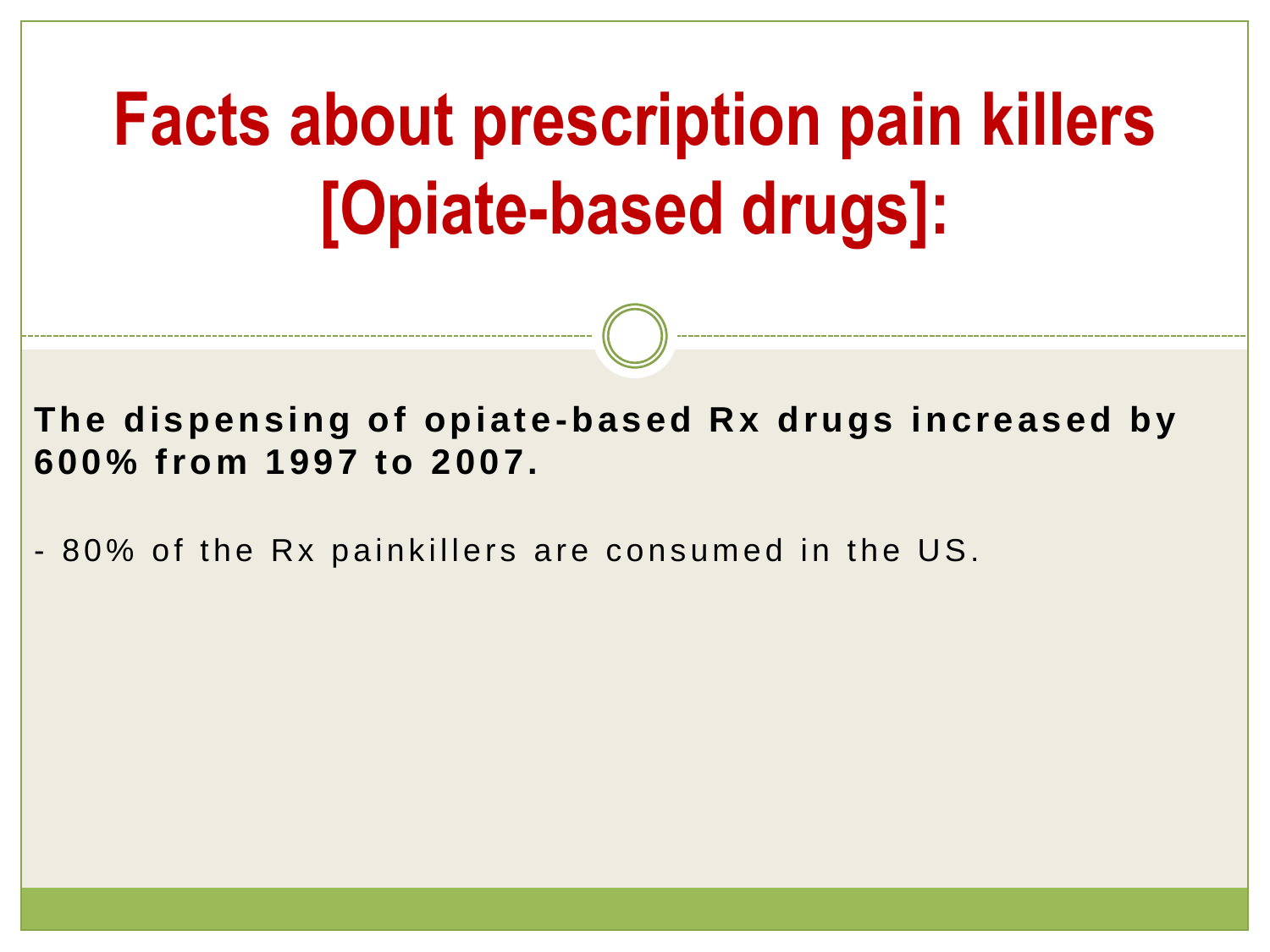# **Relationship between Heroin and Rx Drugs**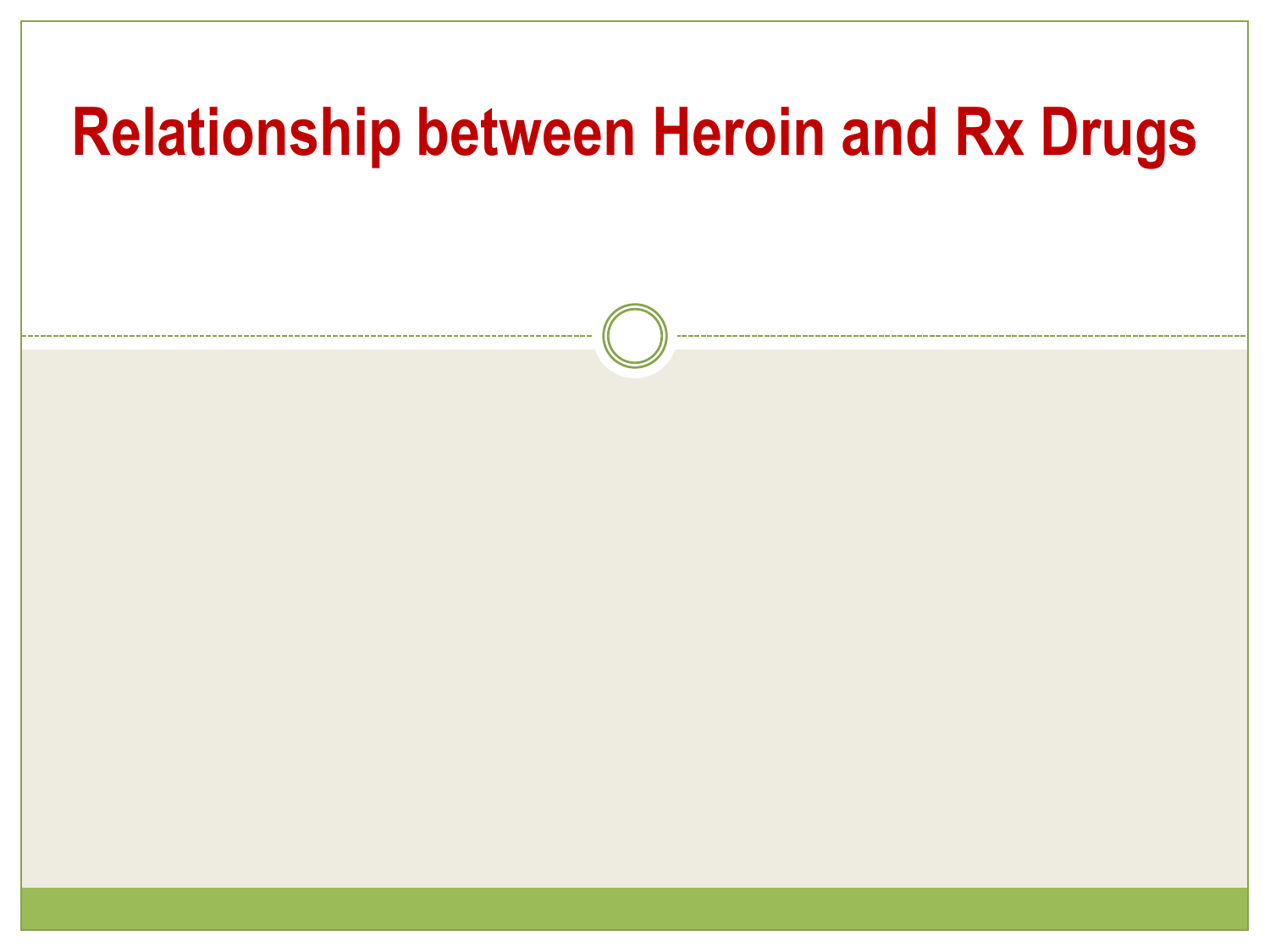### **Relationship between Heroin and Rx Drugs**

| <b>Prescriptions-</b> | Most prescription painkillers are<br>opiates. So is heroin.                                                 |
|-----------------------|-------------------------------------------------------------------------------------------------------------|
| Expense-              | Heroin can be cheaper than<br>prescription drugs on street.                                                 |
| Addictive-            | Opiates are highly addictive.                                                                               |
| <b>Method of Use-</b> | Heroin & Opiate Rx Drugs are often<br>times injected - it increases potency<br>and makes it more addictive. |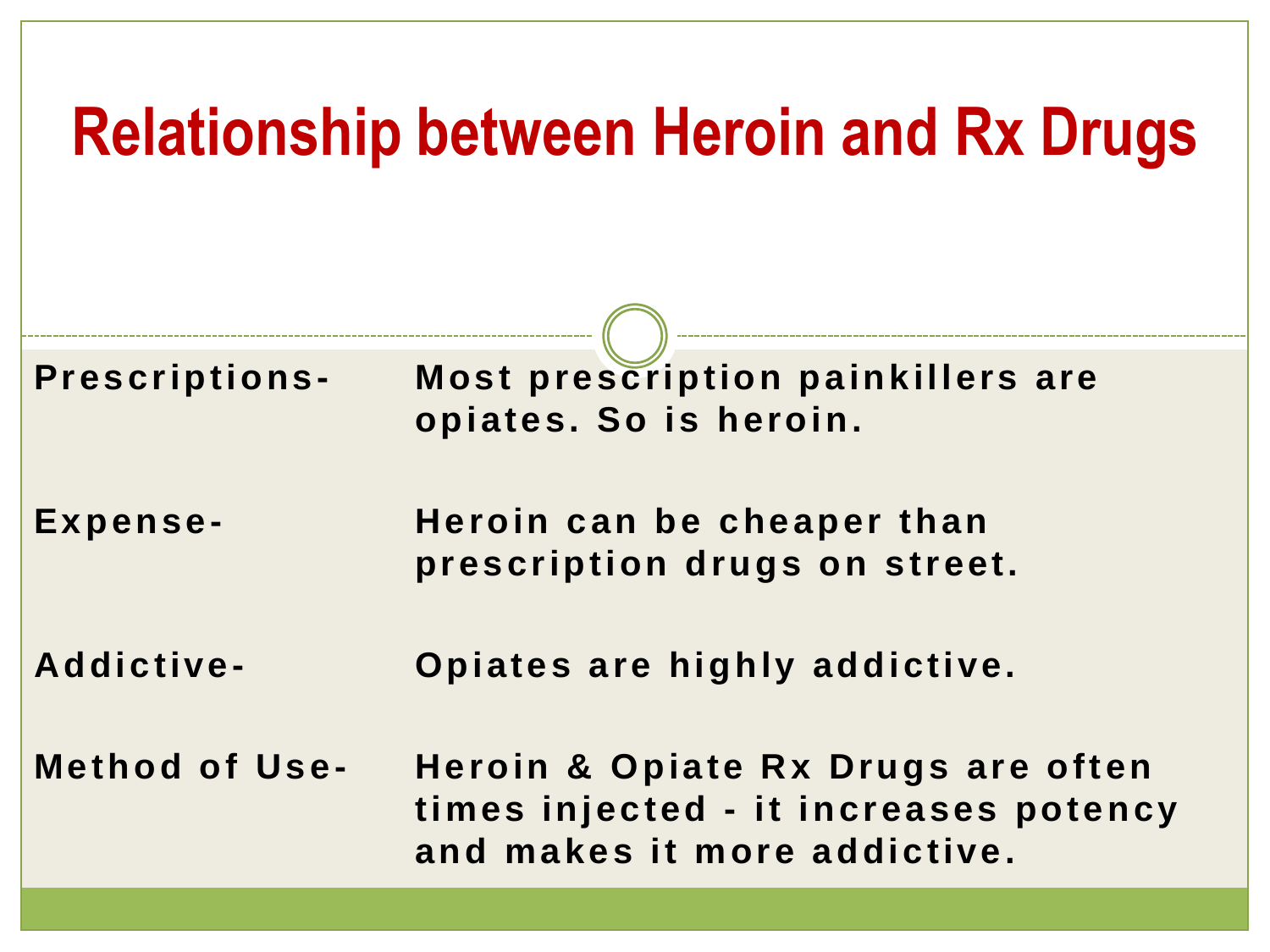### **Availability of drugs - Units of scheduled drugs dispensed by pharmacies in 2010:**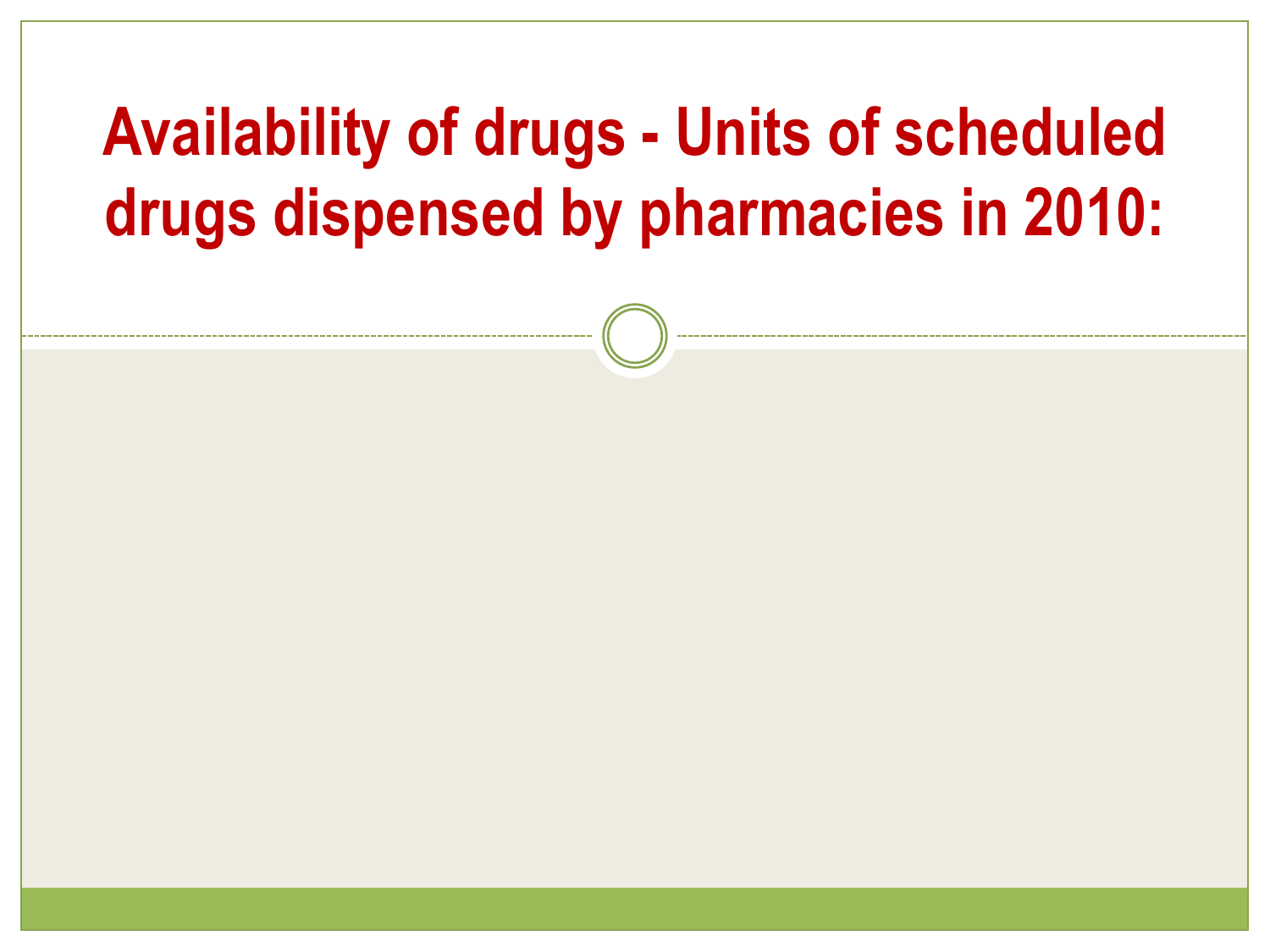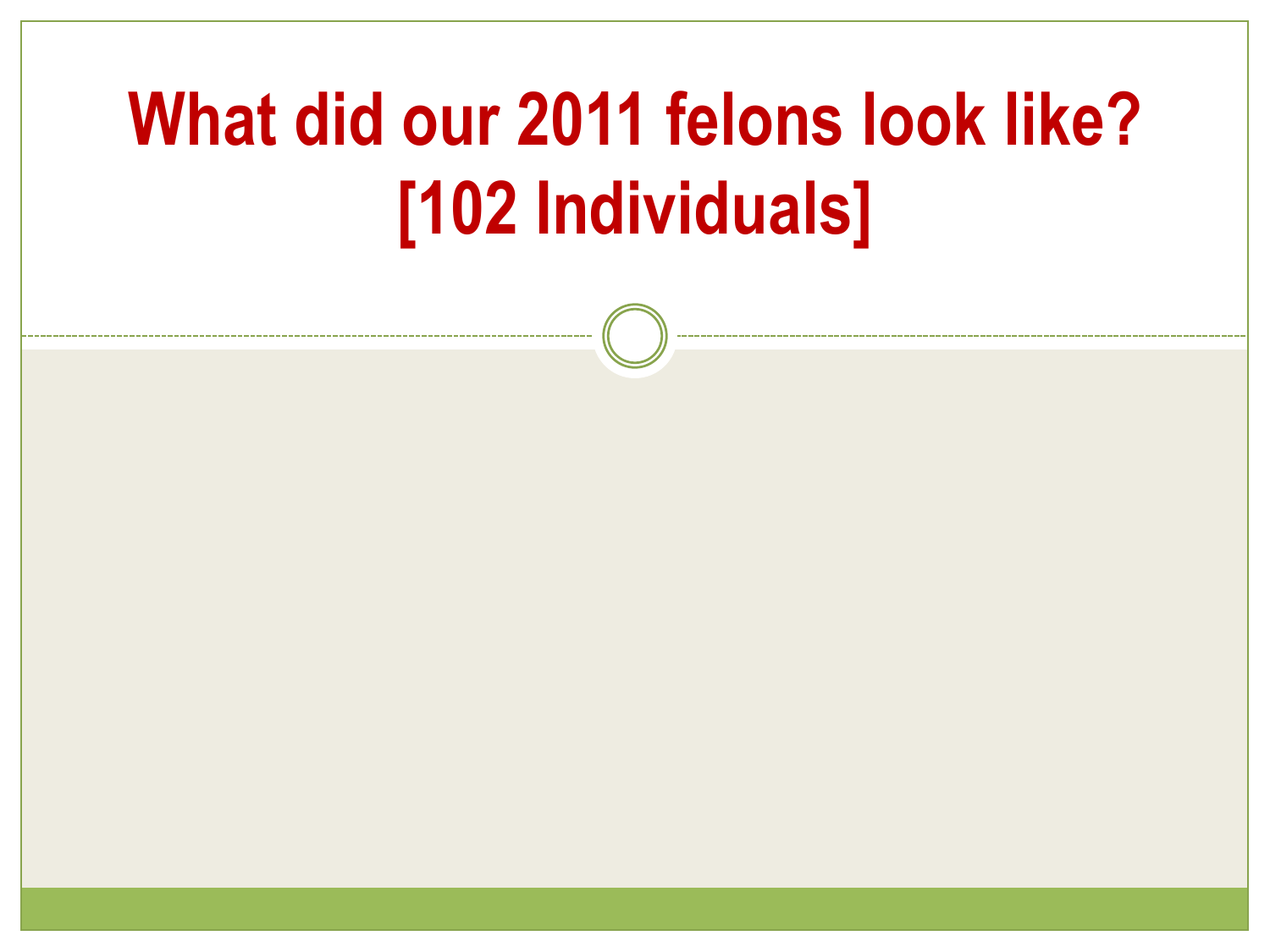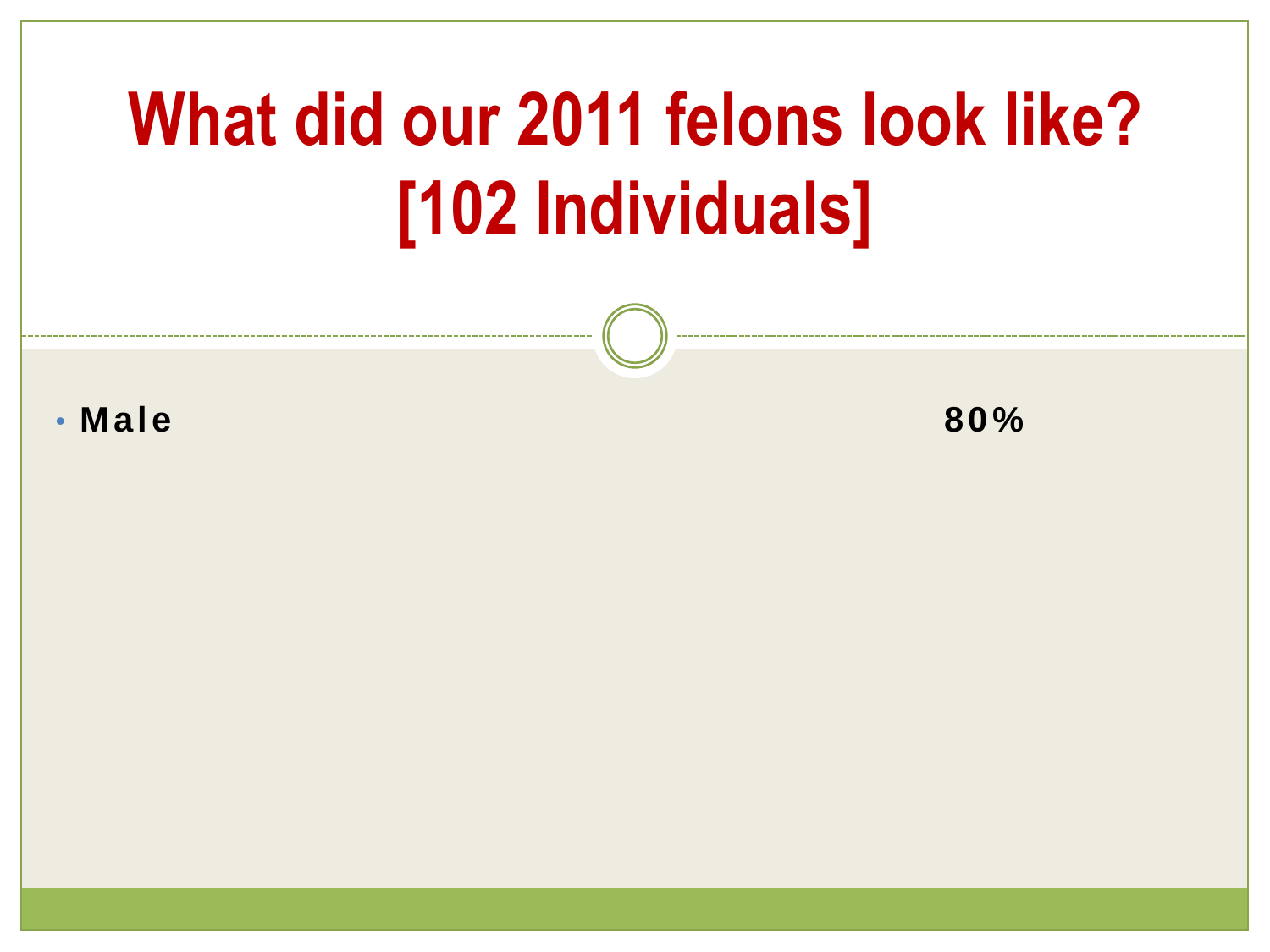• **Male 80%** • **Did not graduate High School 61%**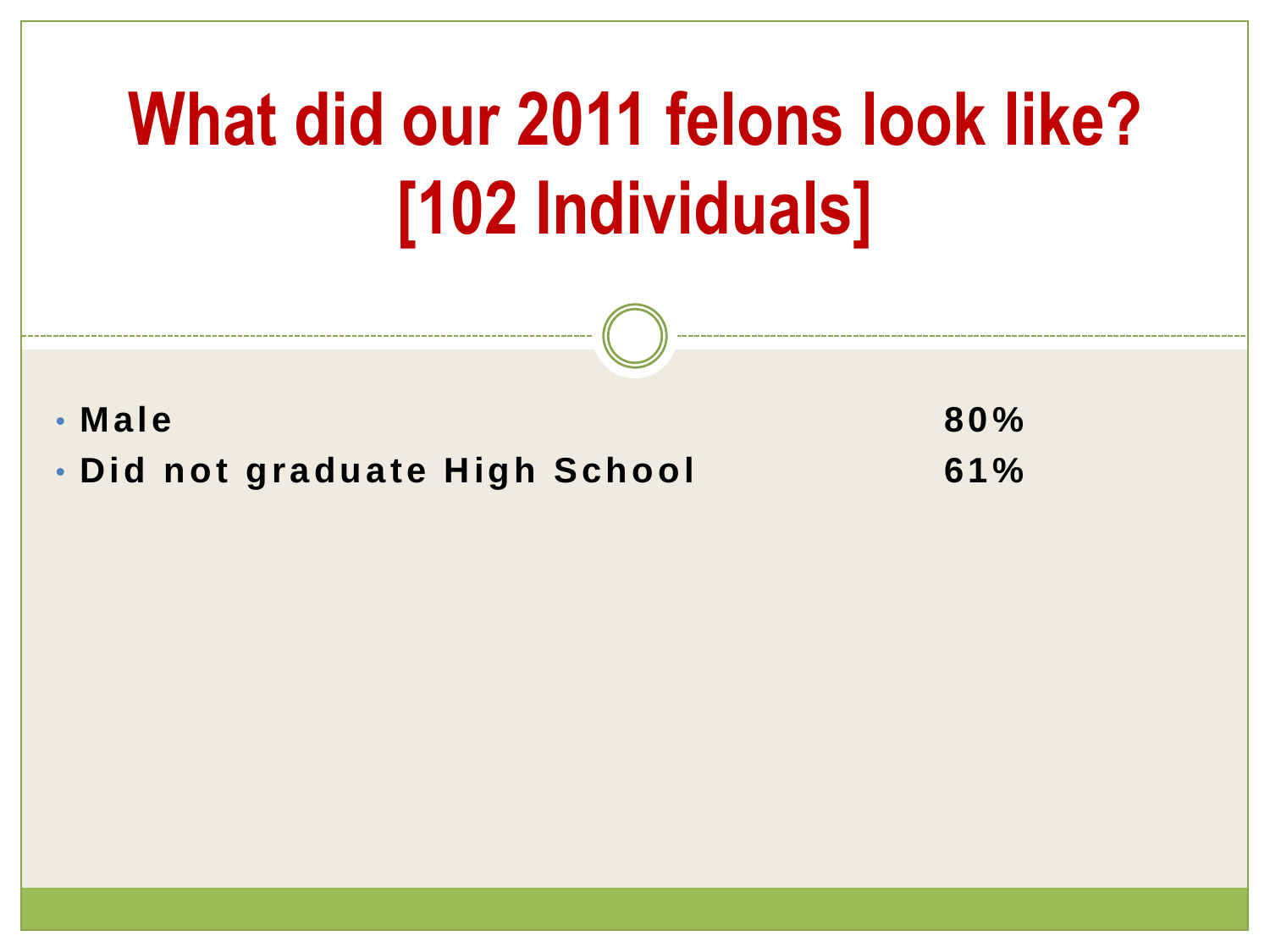| $\cdot$ Male                        | 80% |
|-------------------------------------|-----|
| • Did not graduate High School      | 61% |
| • "Documented" Drug/Alcohol History | 72% |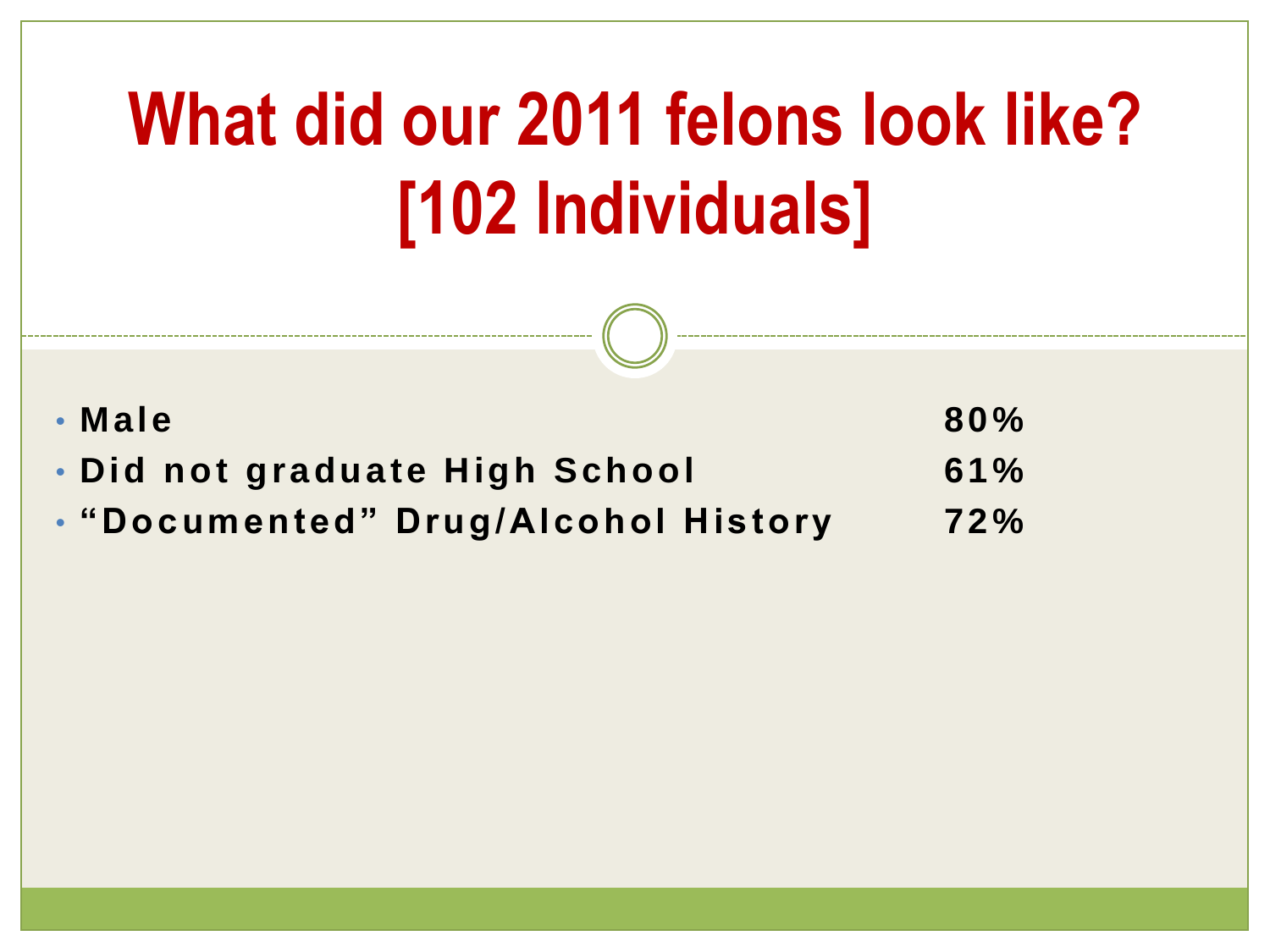| $\cdot$ Male                        | 80% |
|-------------------------------------|-----|
| . Did not graduate High School      | 61% |
| . "Documented" Drug/Alcohol History | 72% |
| • Have no work history              | 77% |

•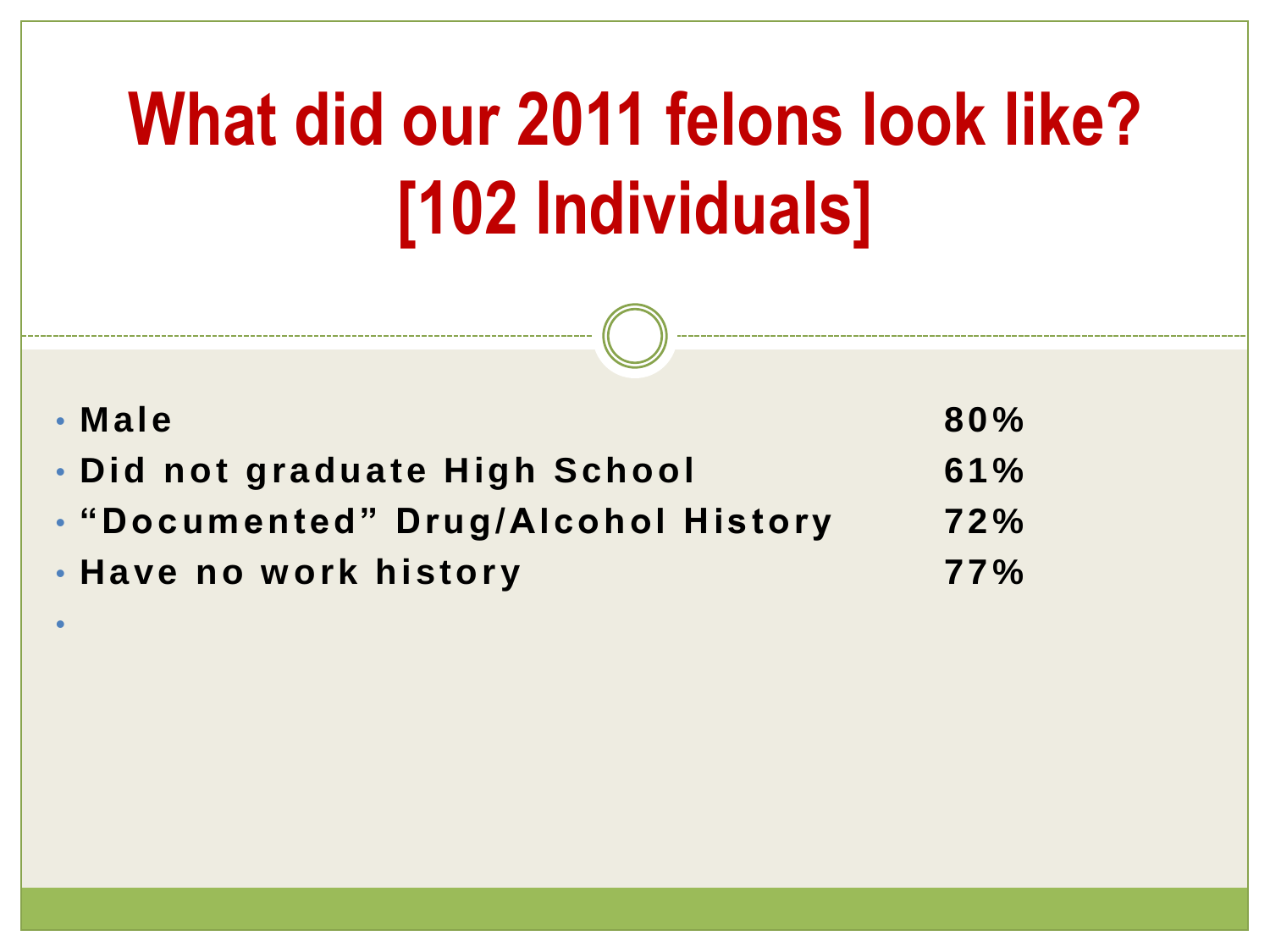| $\cdot$ Male                        | 80% |
|-------------------------------------|-----|
| . Did not graduate High School      | 61% |
| . "Documented" Drug/Alcohol History | 72% |
| . Have no work history              | 77% |
| • Produced Minor Children           | 91  |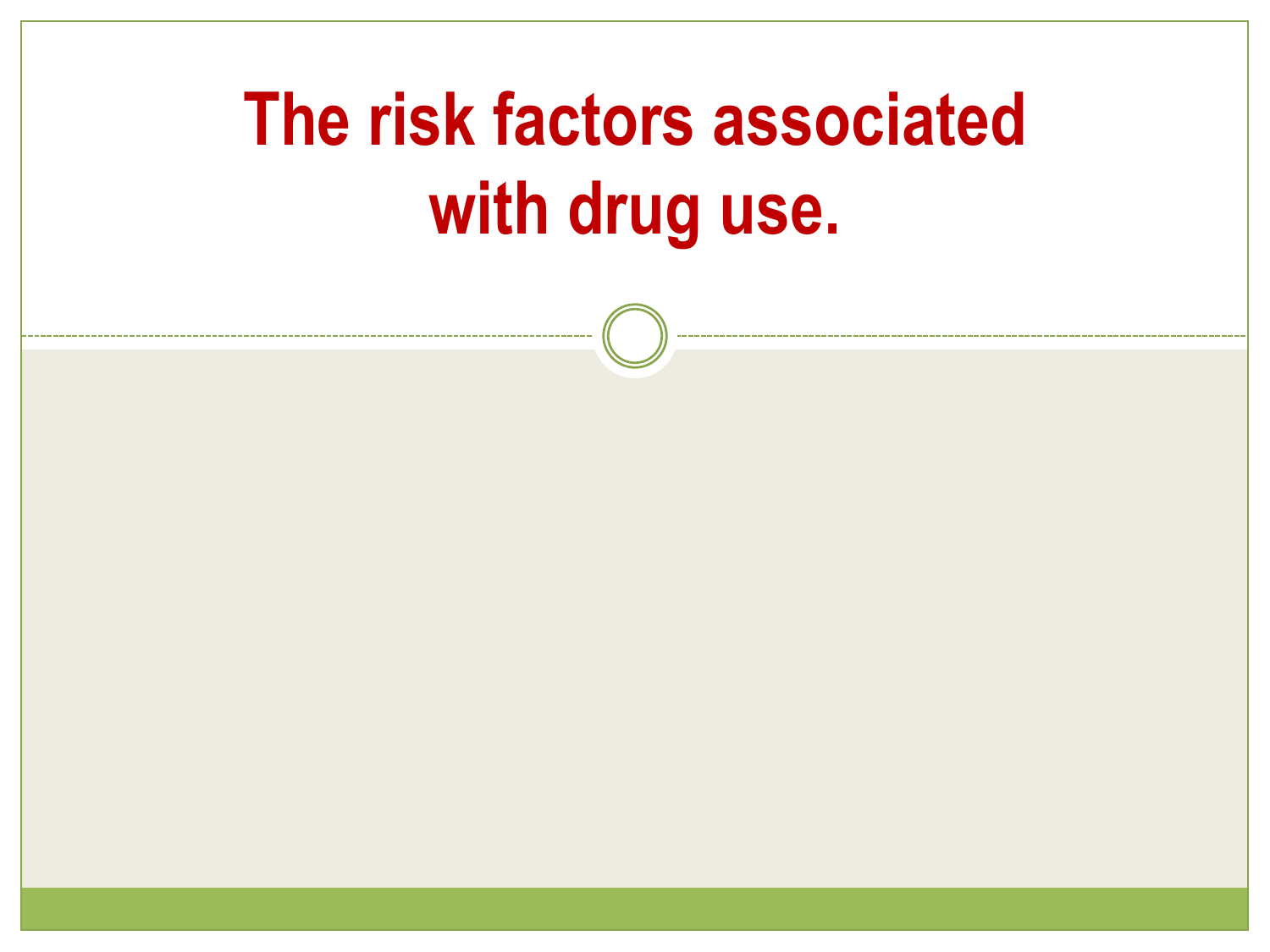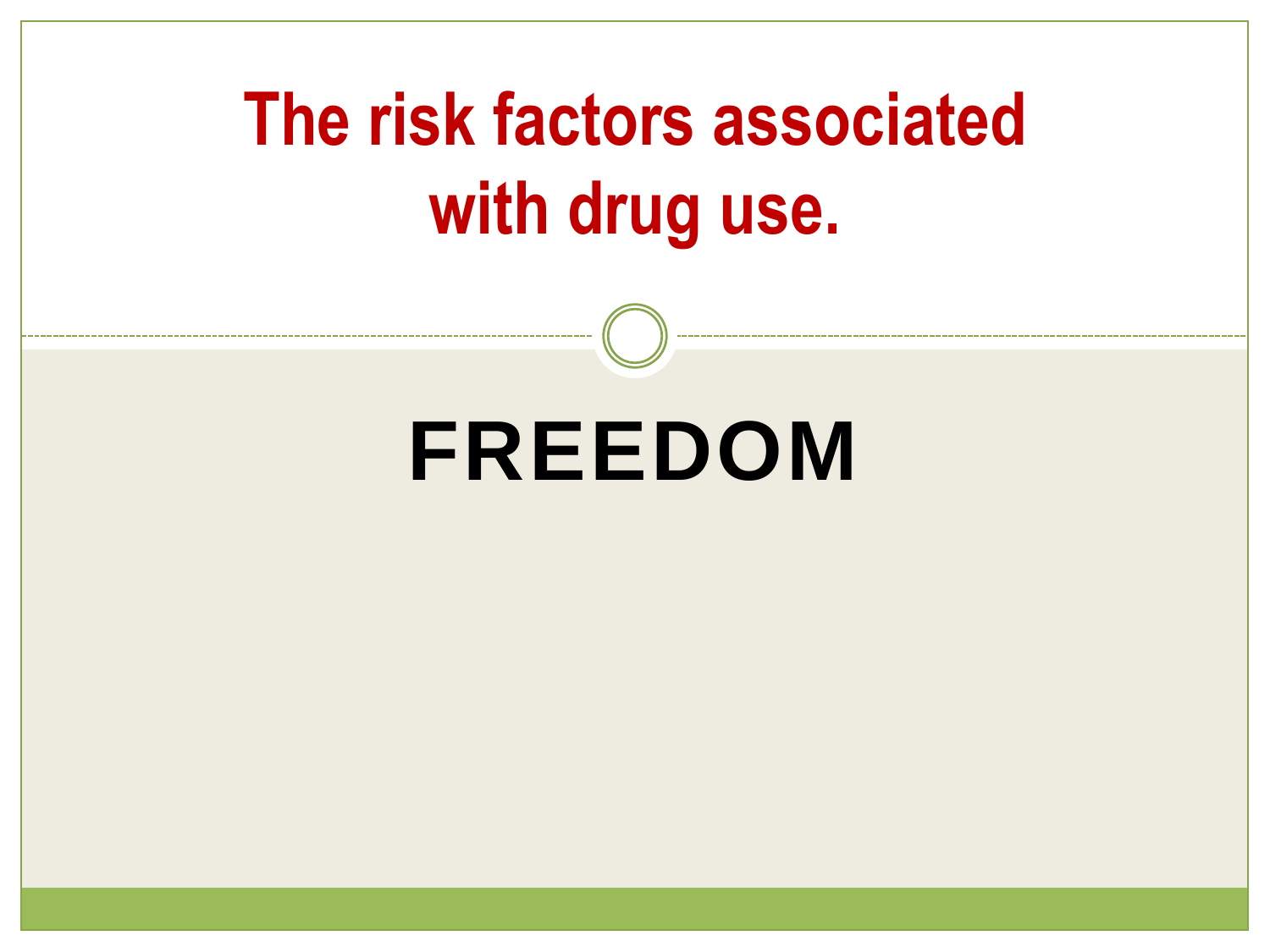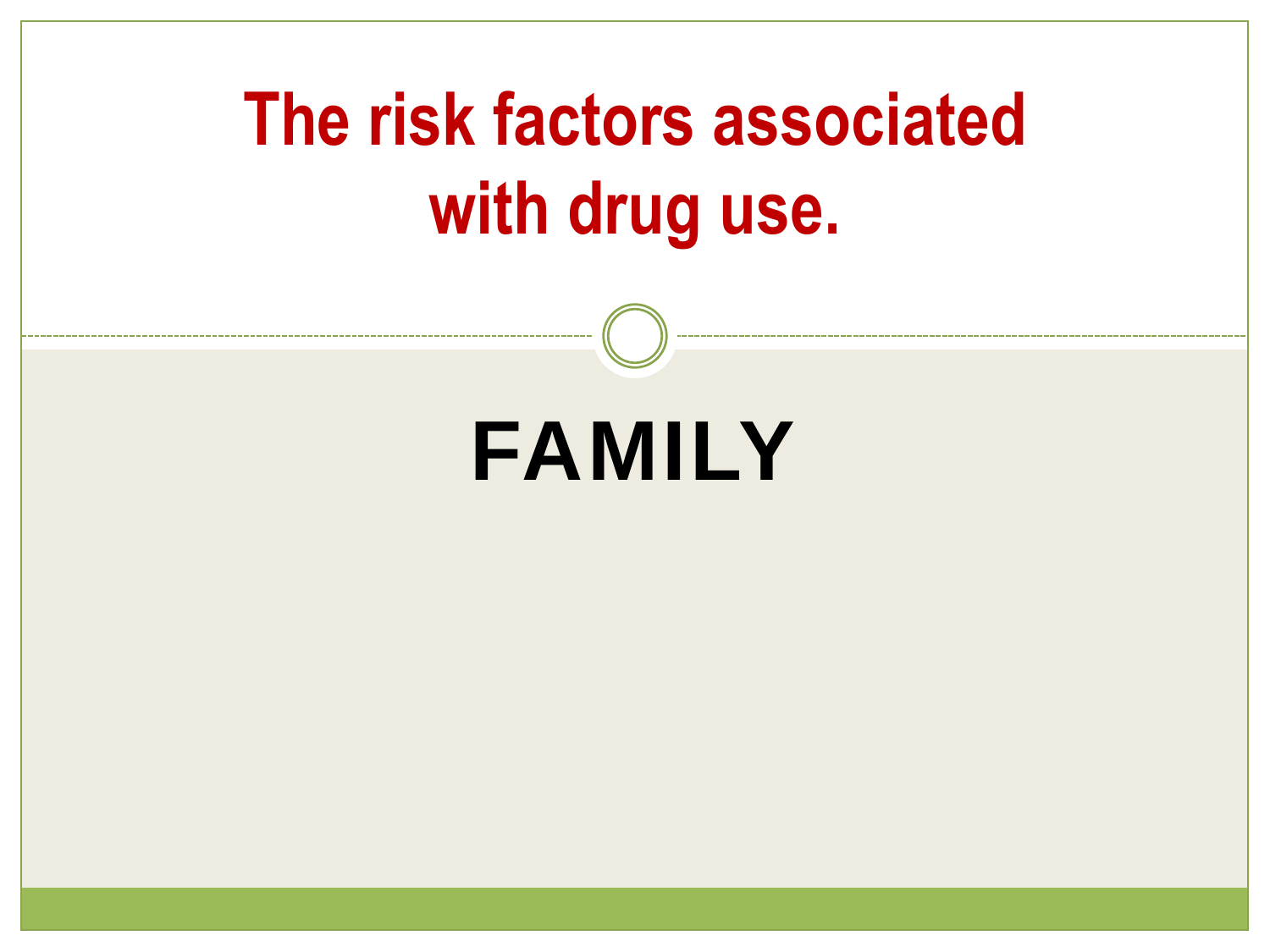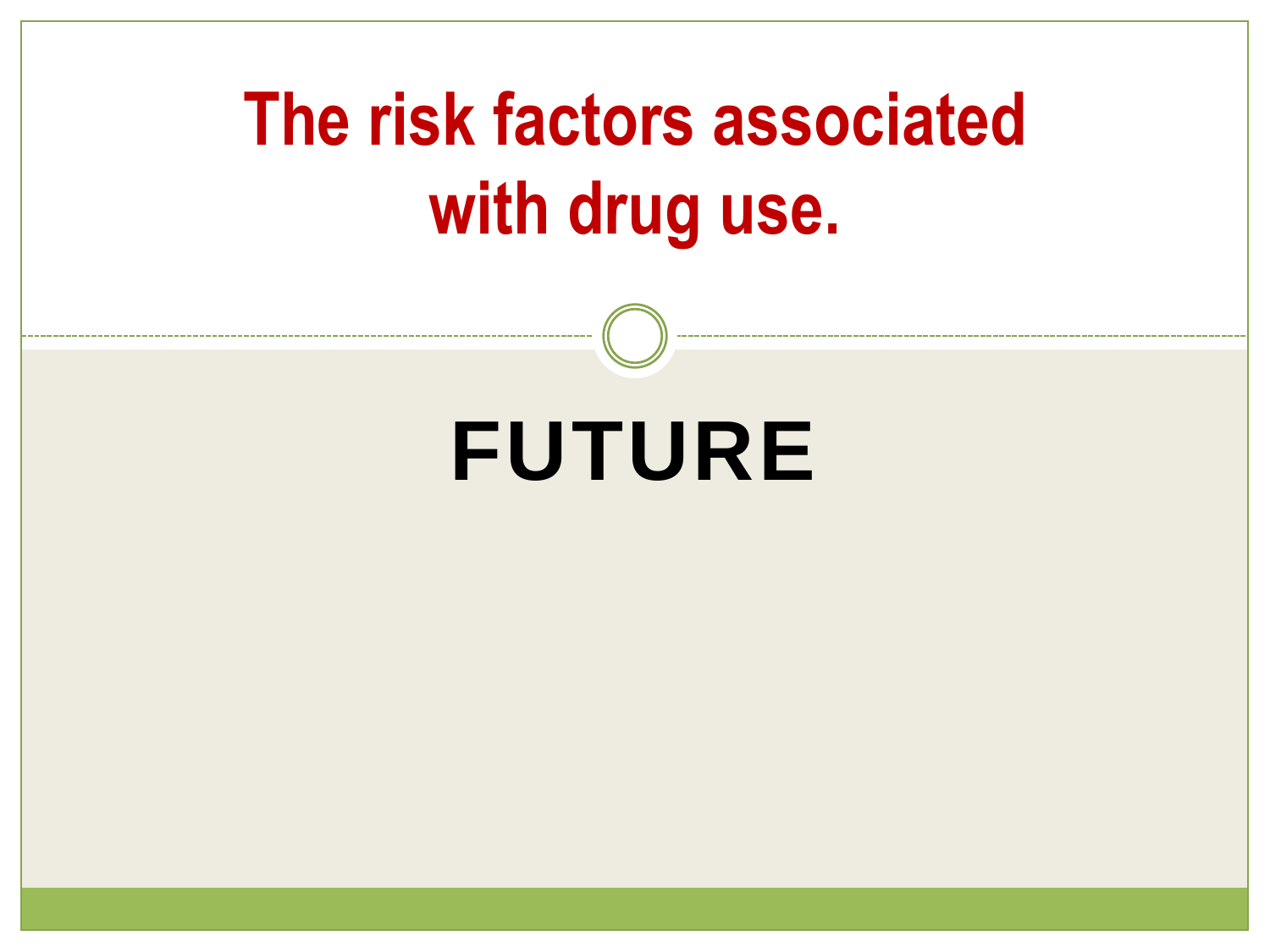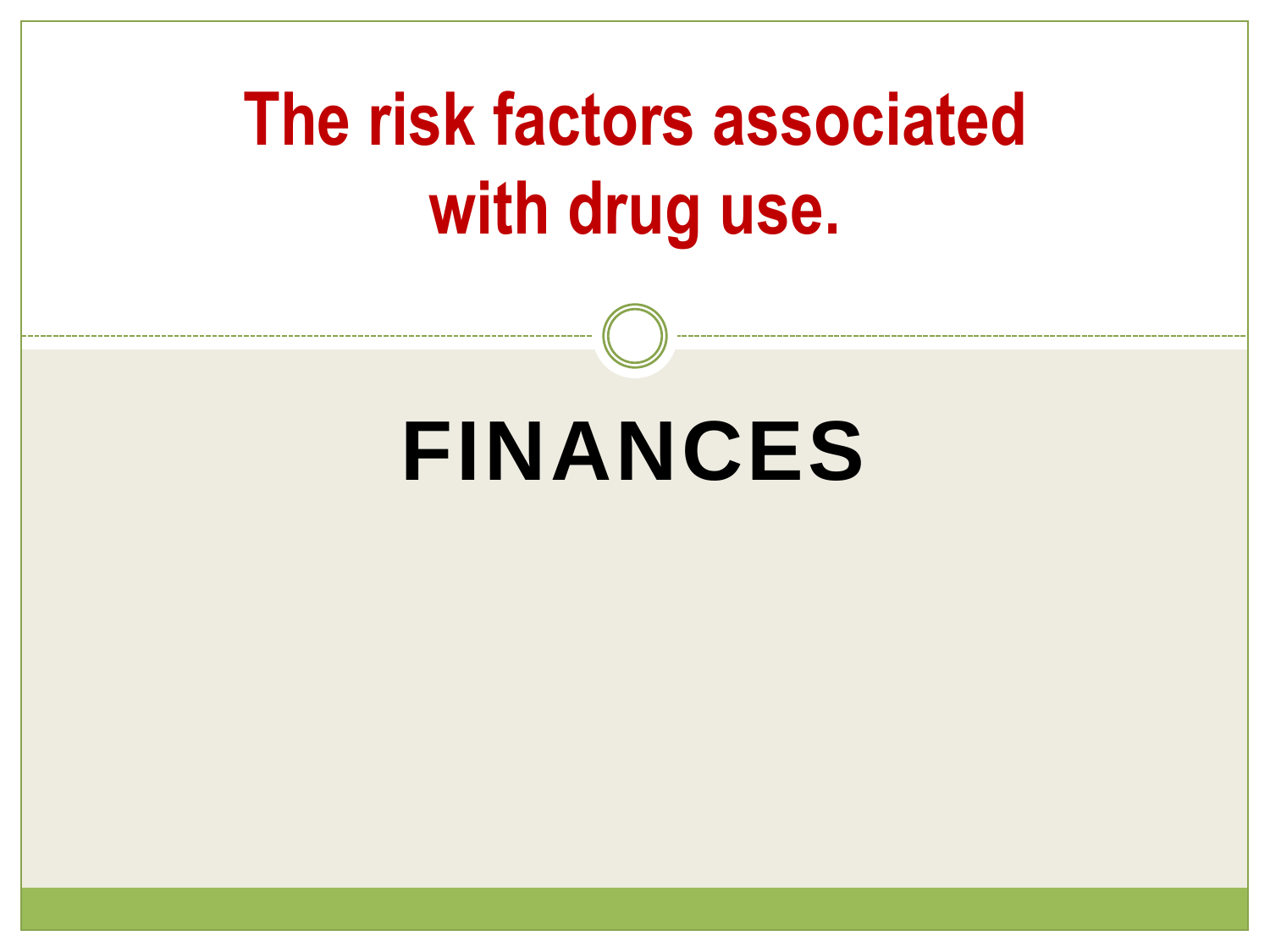# **FYSICAL HEALTH**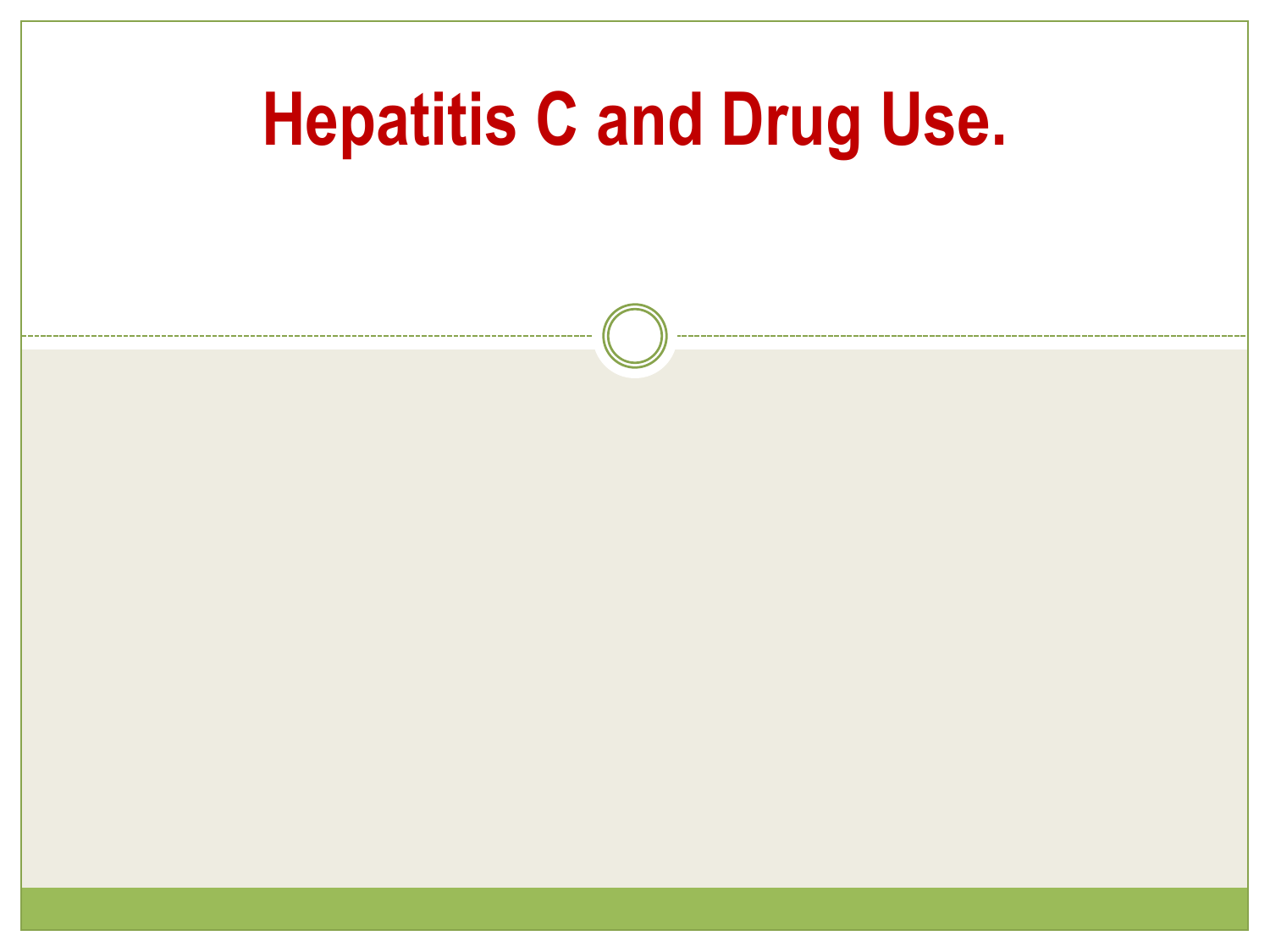**Hepatitis C is a viral form of hepatitis in infected blood that causes chronic liver disease.**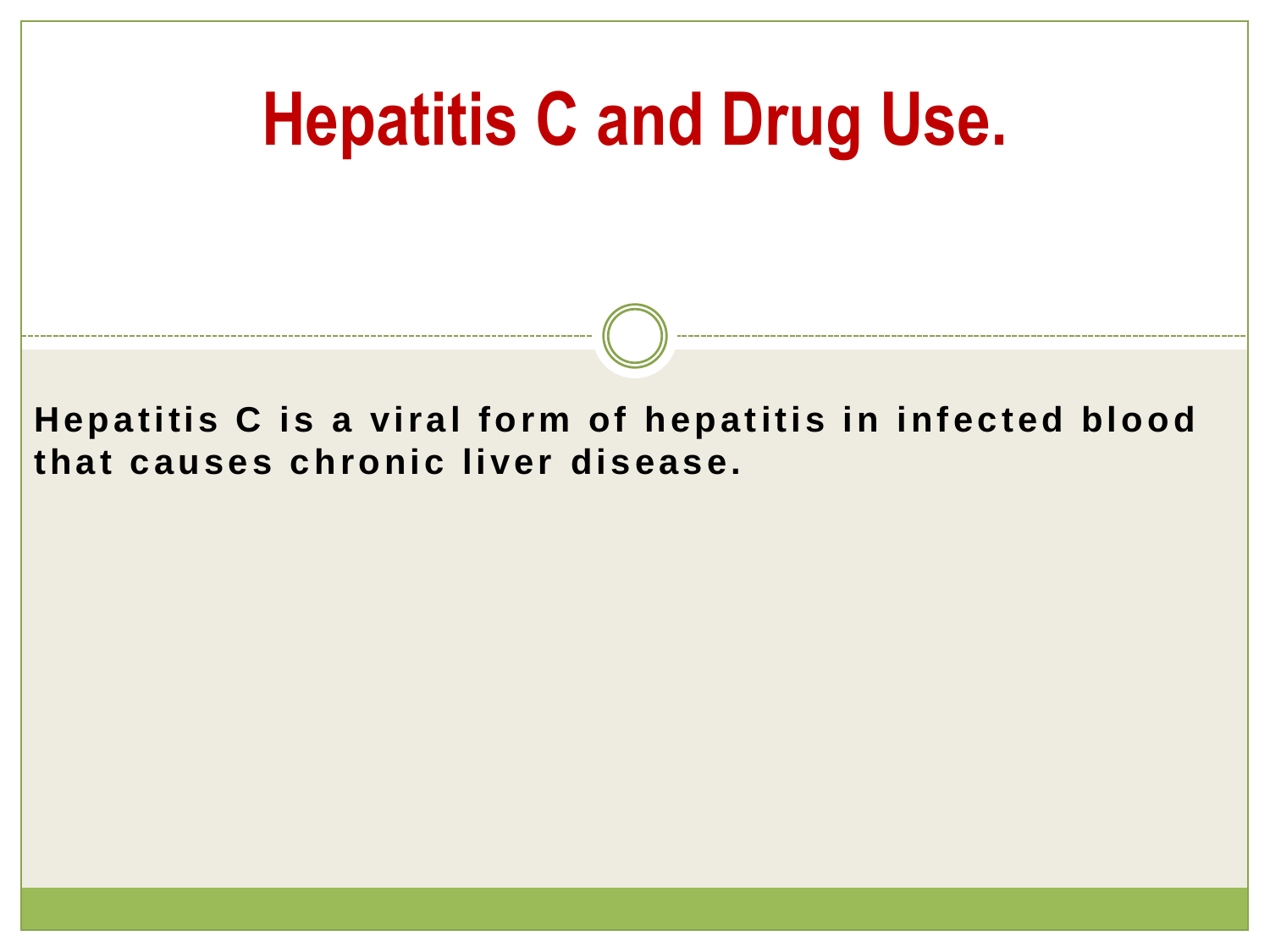**Hepatitis C is a viral form of hepatitis in infected blood that causes chronic liver disease.**

**Intravenous drug use is largest cause of Hepatitis C spreading.**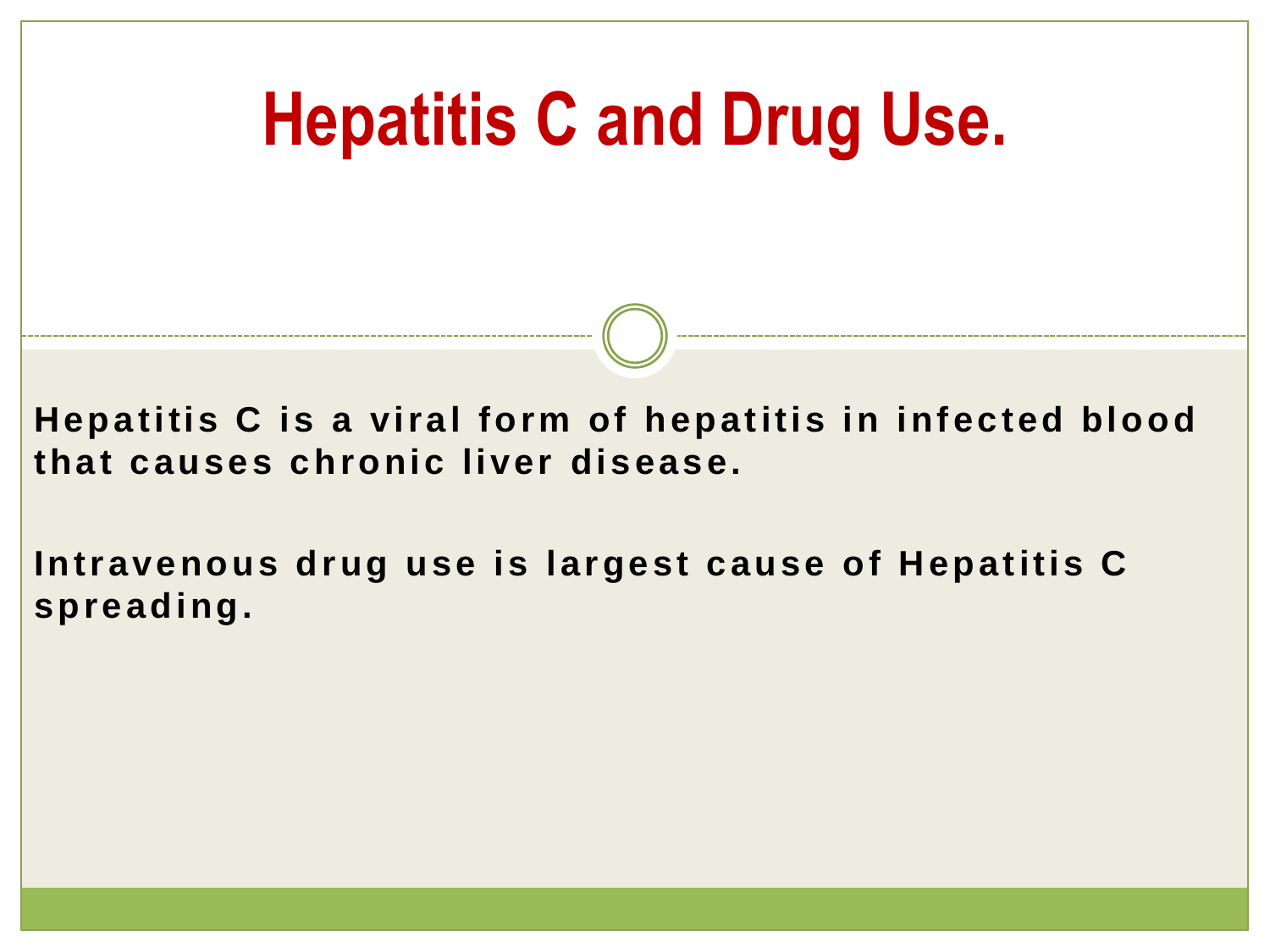**Hepatitis C is a viral form of hepatitis in infected blood that causes chronic liver disease.**

**Intravenous drug use is largest cause of Hepatitis C spreading.**

**Statistics estimate that within 6 months of intravenous drug use, up to 80% become Hepatitis C positive.**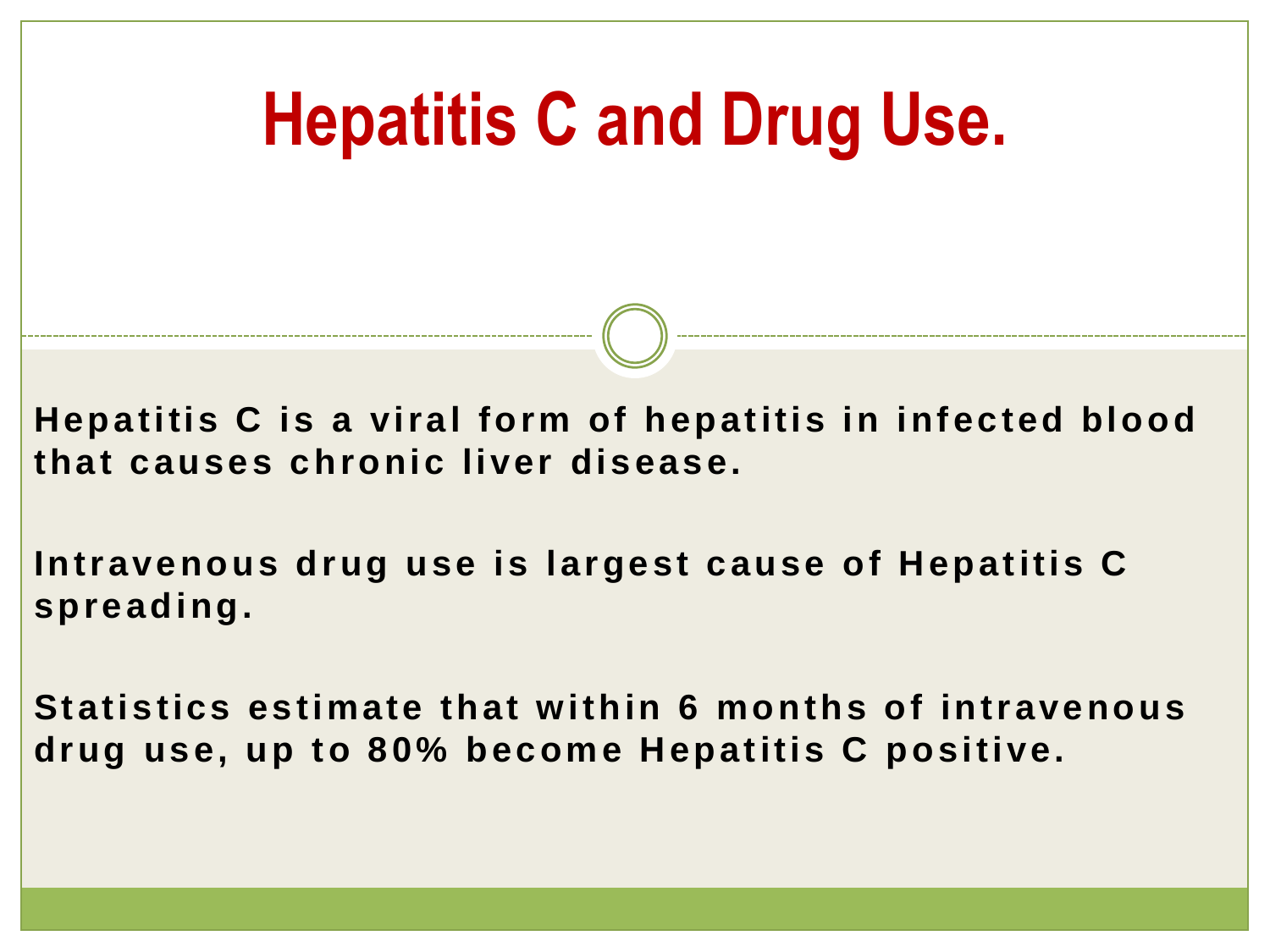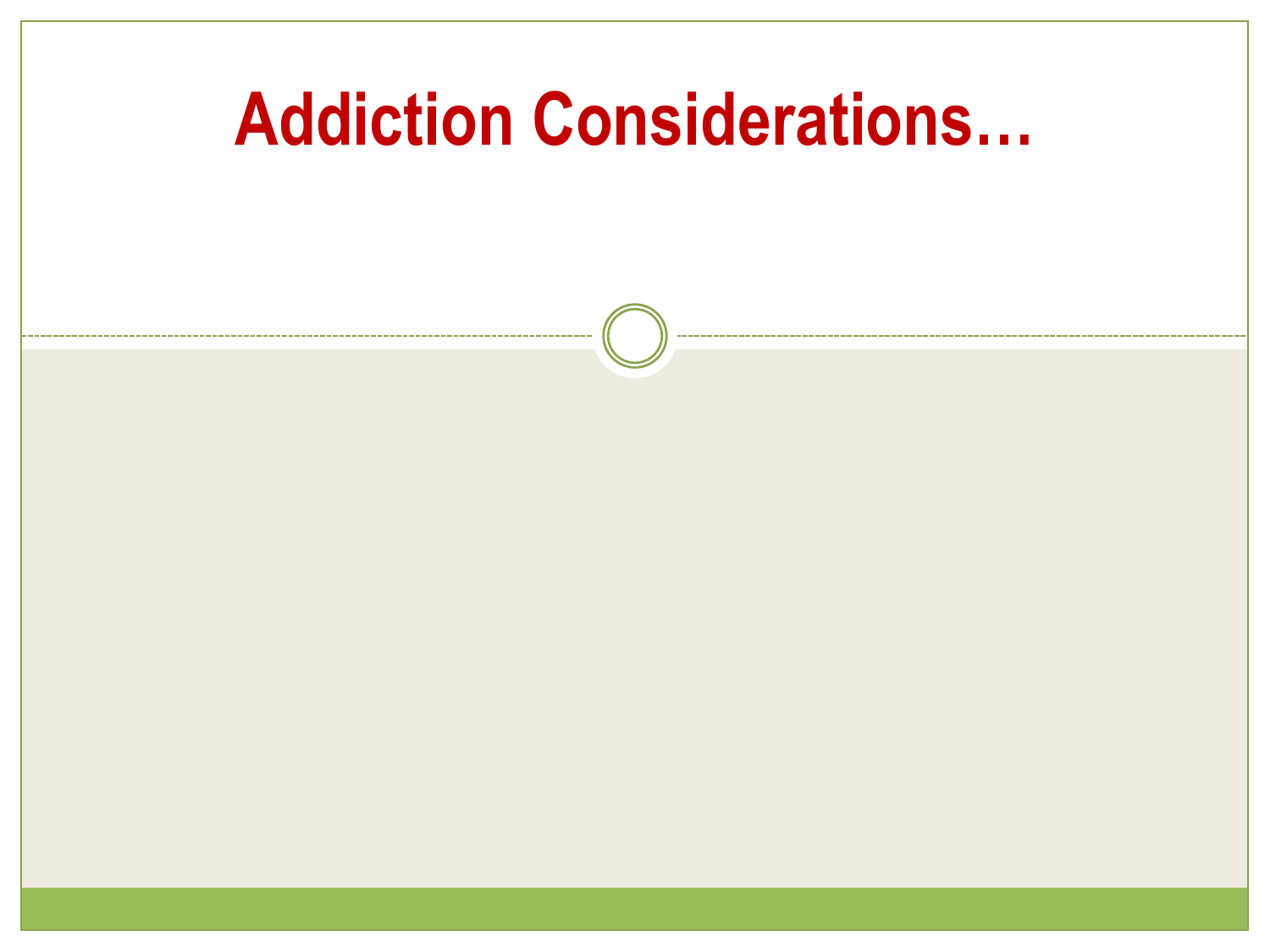# **Addiction Considerations…**

### **Family History Genetics & Environment**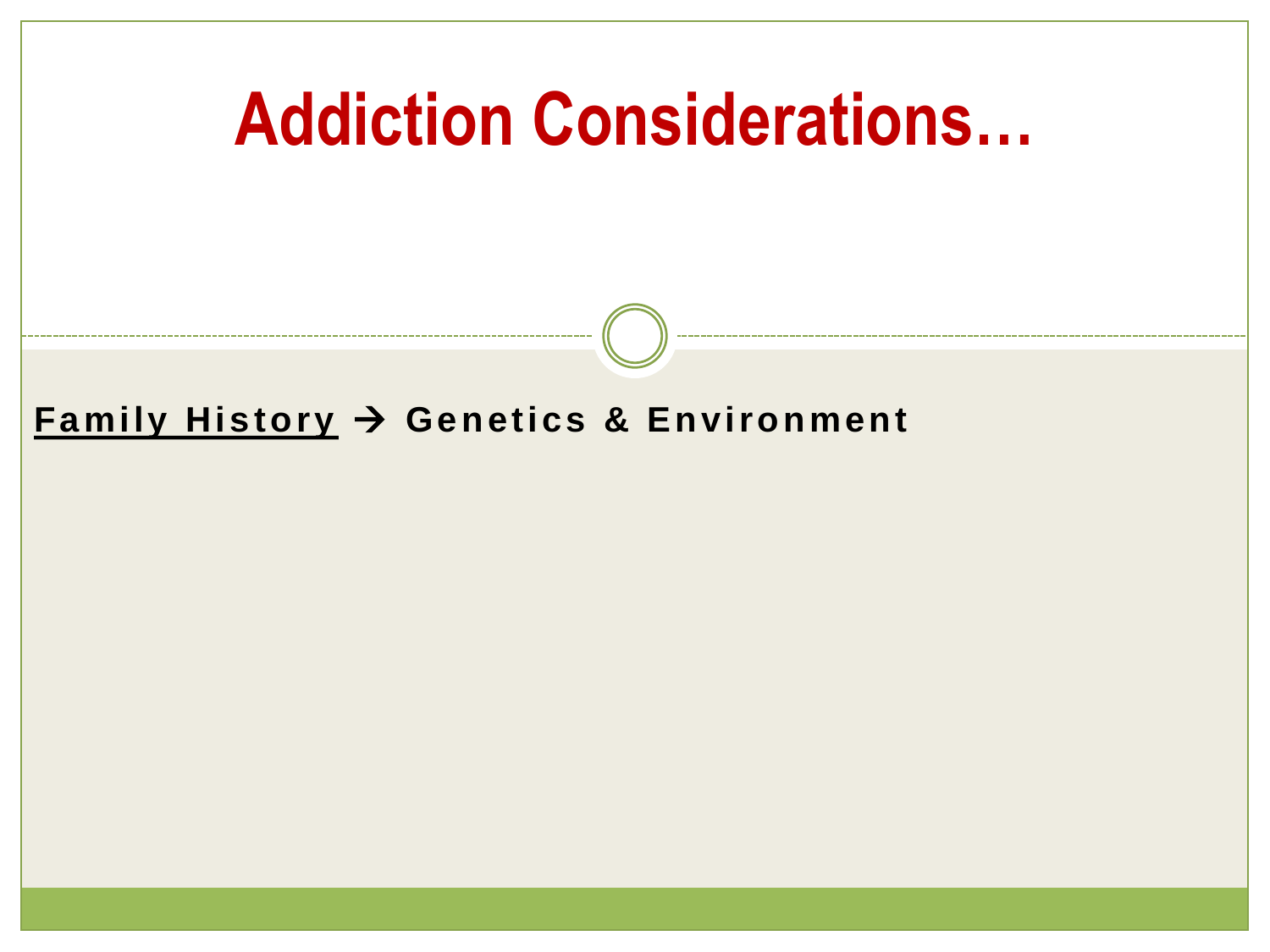

**Psychiatric Disorders Depression, ADHD, Brain Dam.**

**Addiction Considerations…**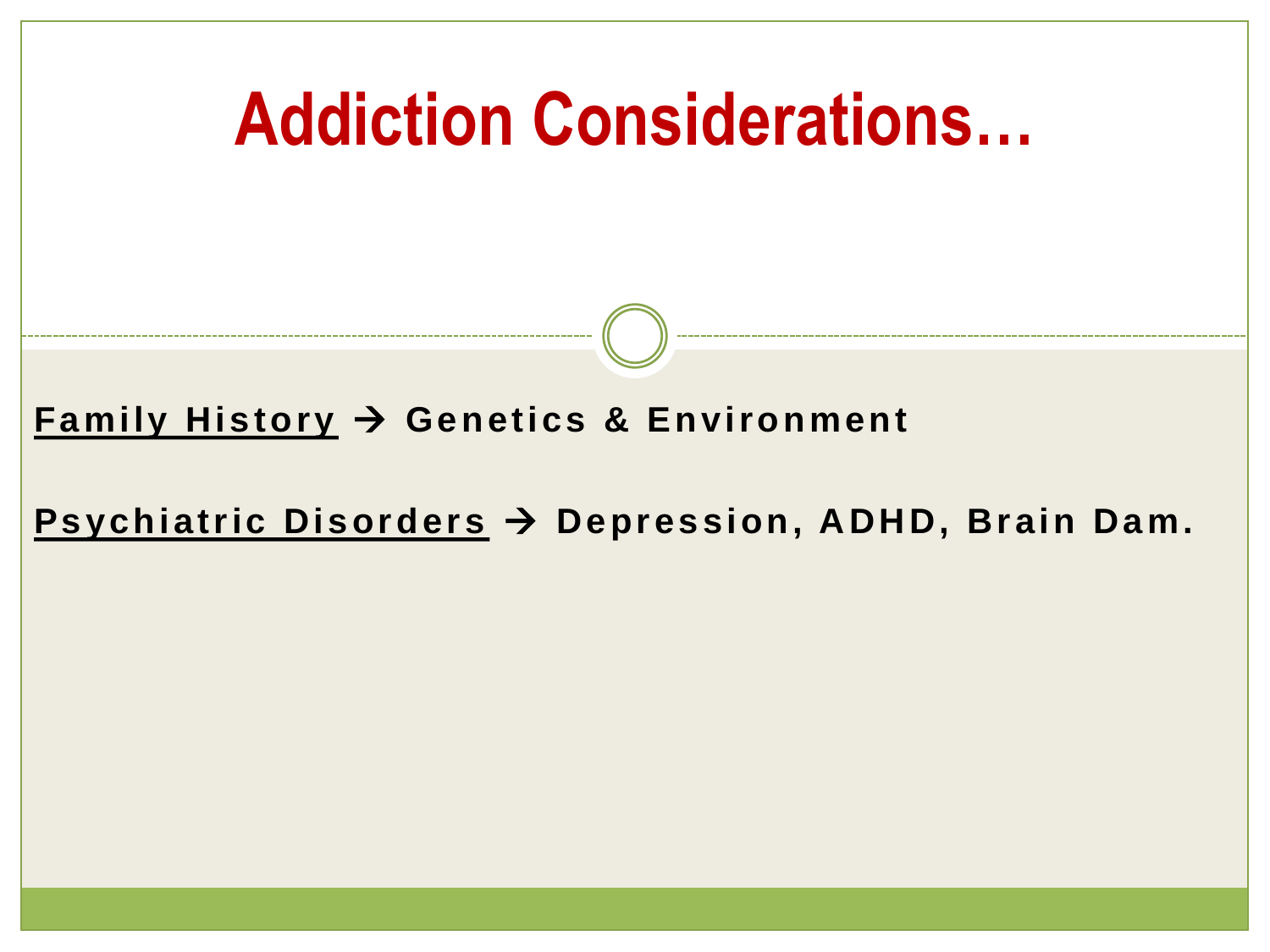**Family History Genetics & Environment**

**Psychiatric Disorders Depression, ADHD, Brain Dam.**

**Addiction Considerations…**

**Lifestyle Access, Attitude and Acceptance.**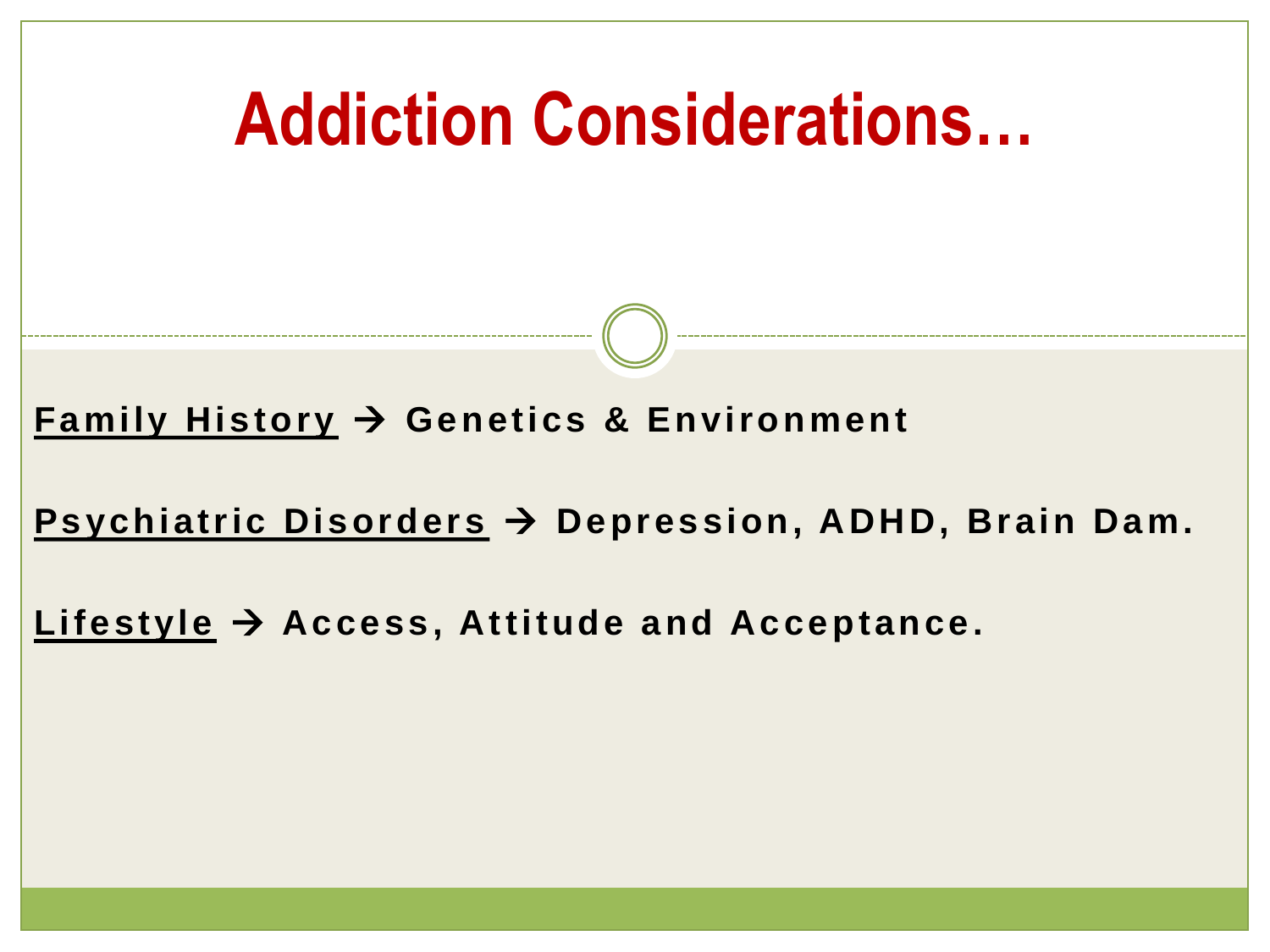**Family History Genetics & Environment**

**Psychiatric Disorders Depression, ADHD, Brain Dam.**

**Addiction Considerations…**

**Lifestyle Access, Attitude and Acceptance.**

**Early Exposure The earlier an individual is exposed to drugs, the greater the risk of addiction.**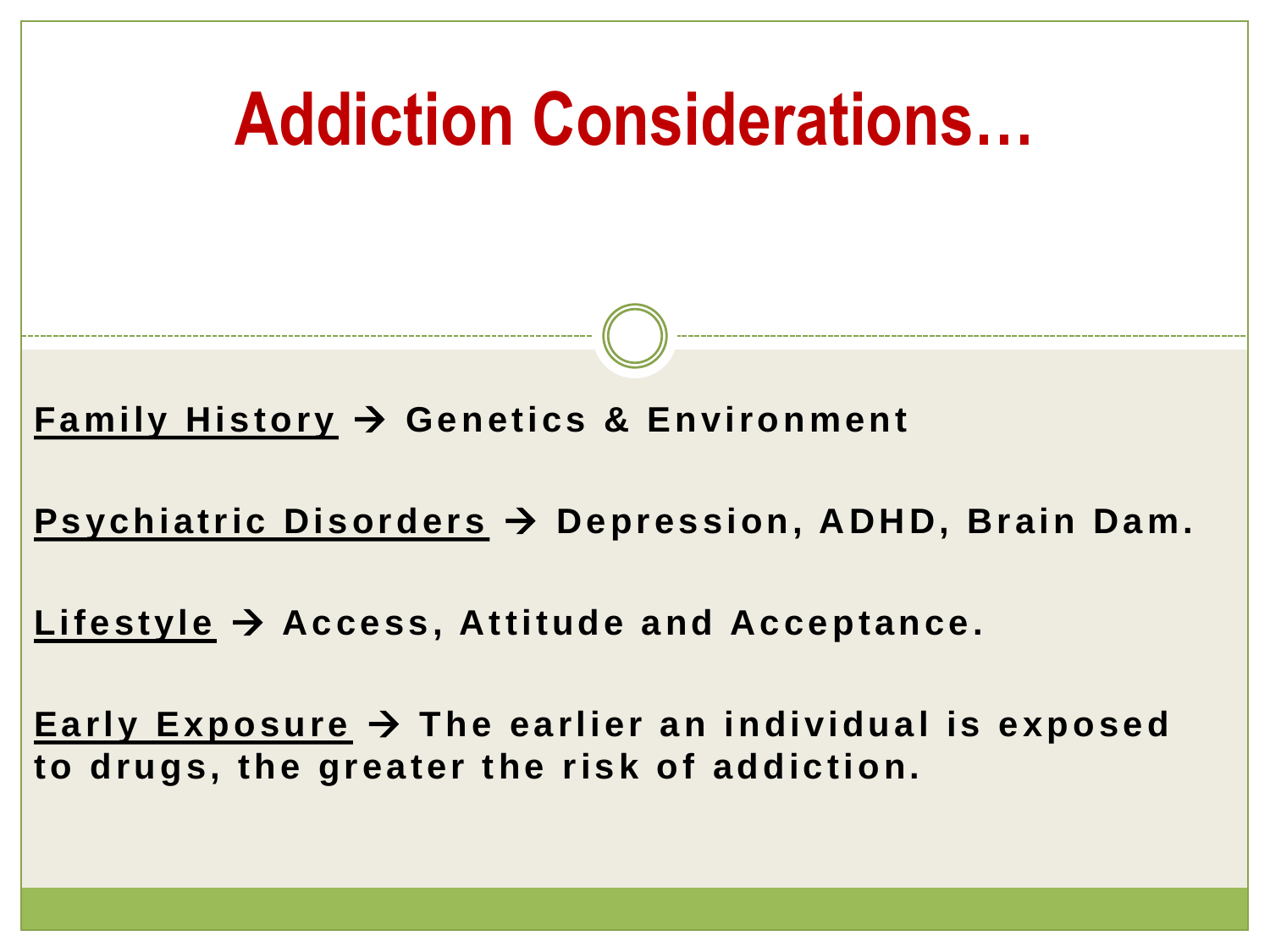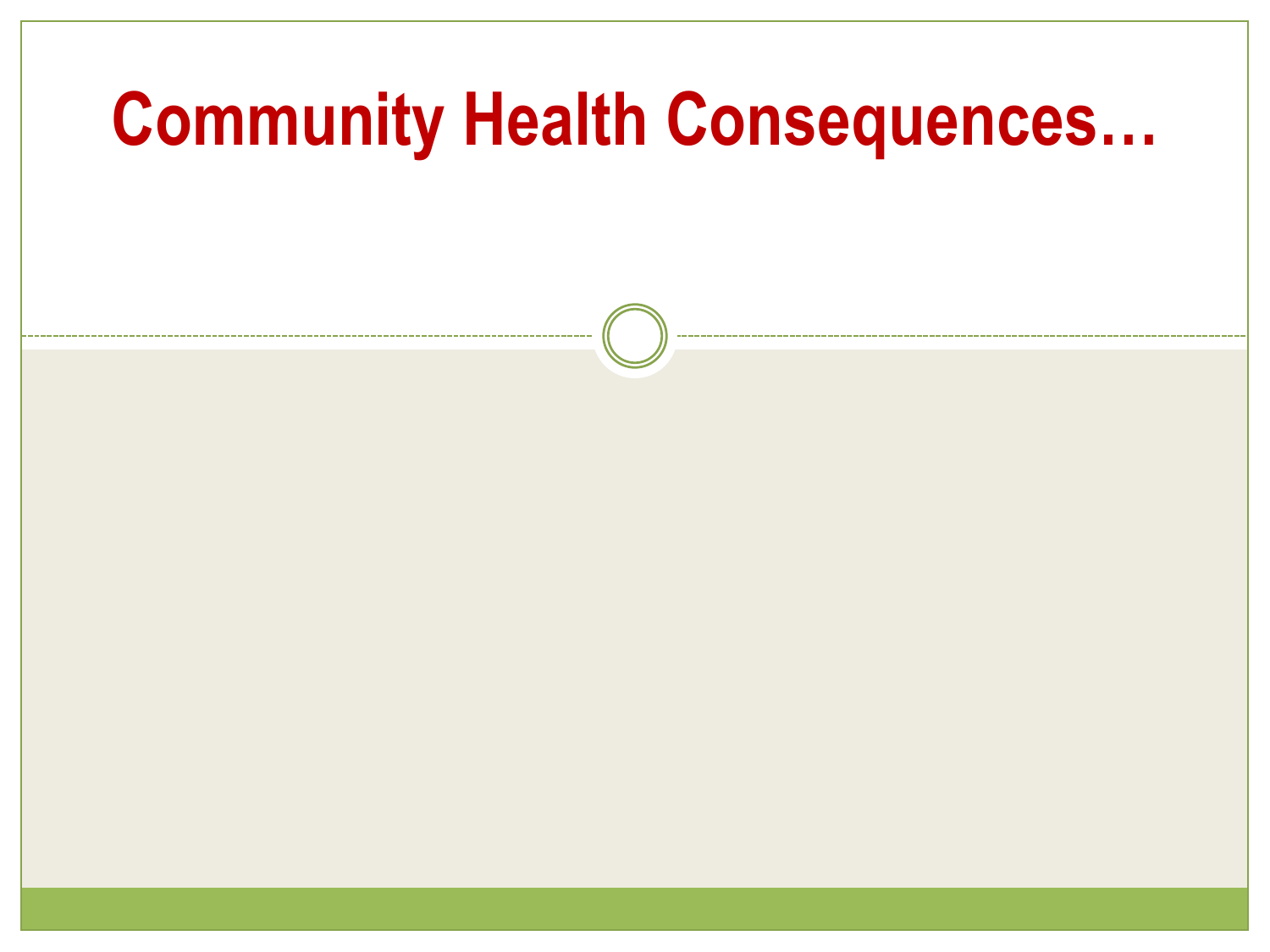**\$33,000/year for prison incarceration.**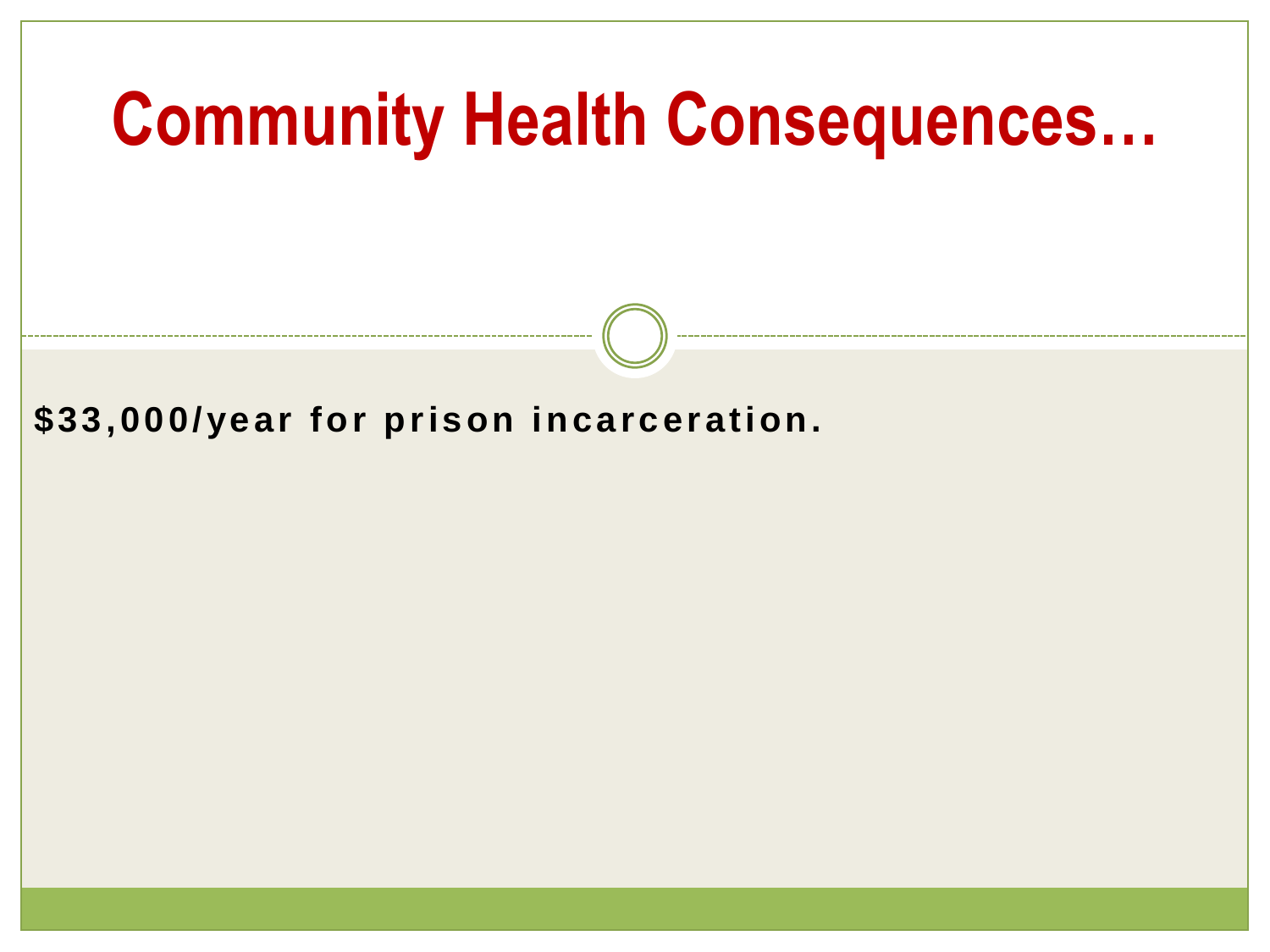**\$33,000/year for prison incarceration. \$25/day for county jail incarceration.**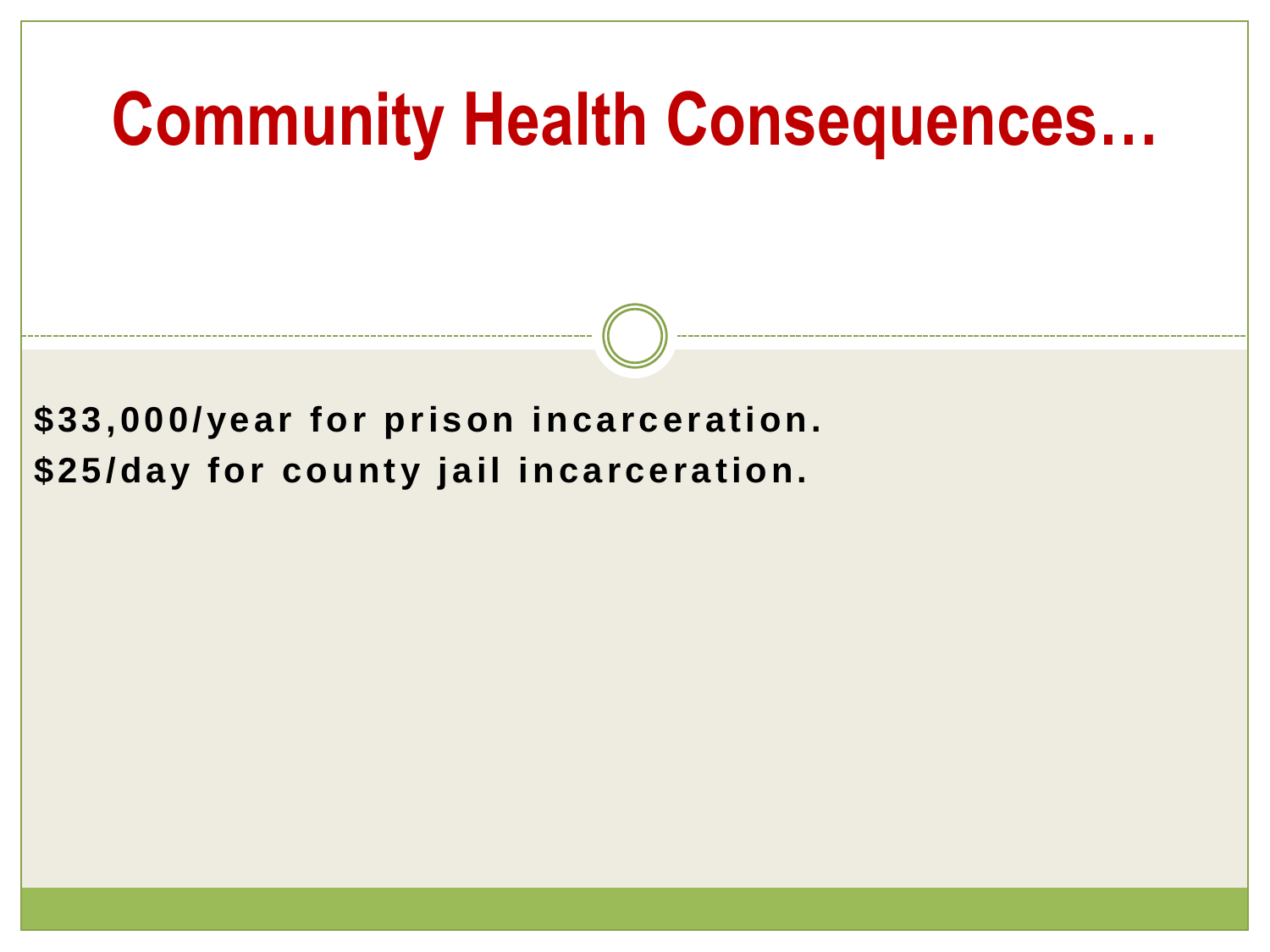**\$33,000/year for prison incarceration. \$25/day for county jail incarceration. Crime Victims.**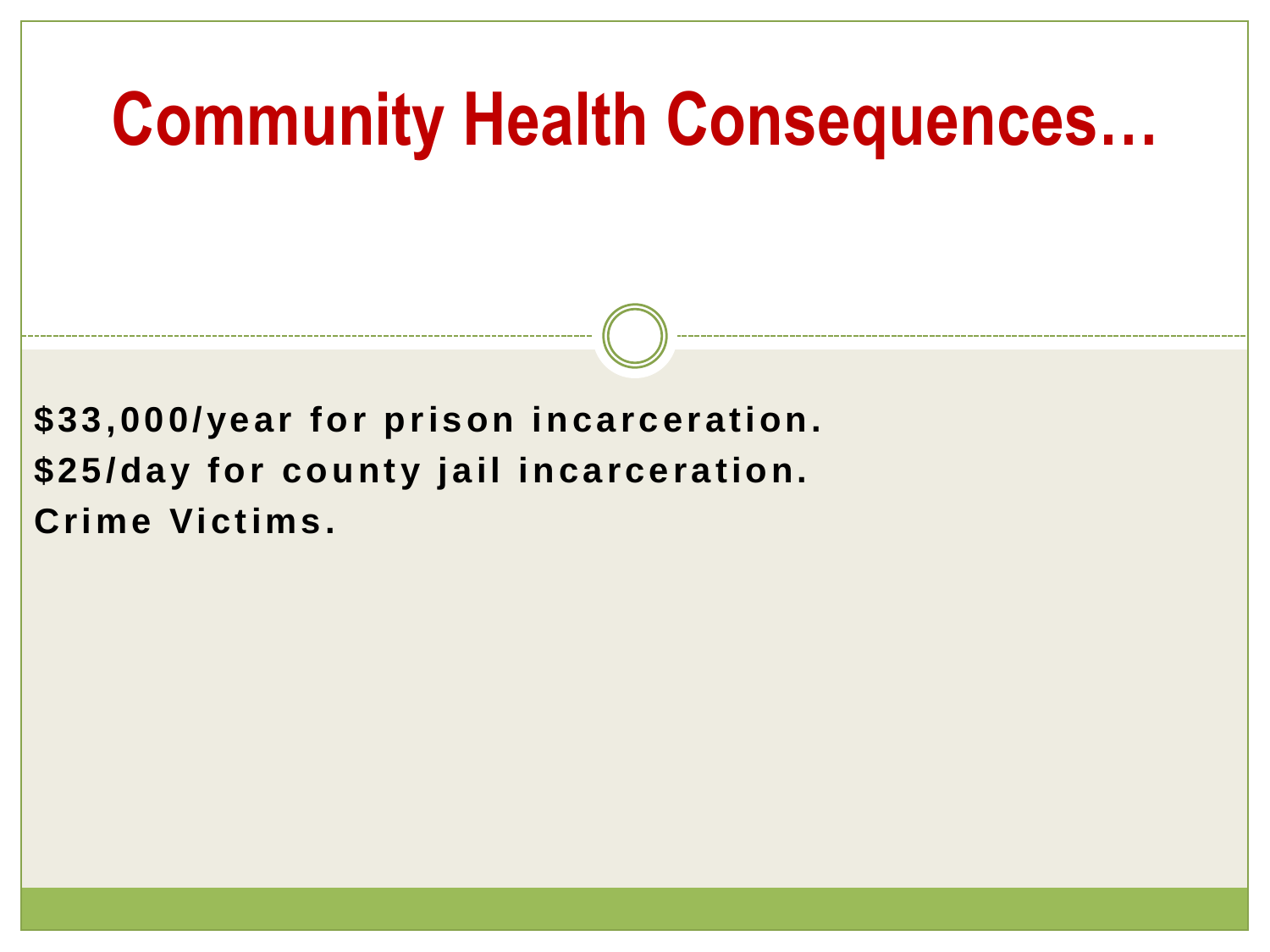**\$33,000/year for prison incarceration. \$25/day for county jail incarceration. Crime Victims. Health Care Costs.**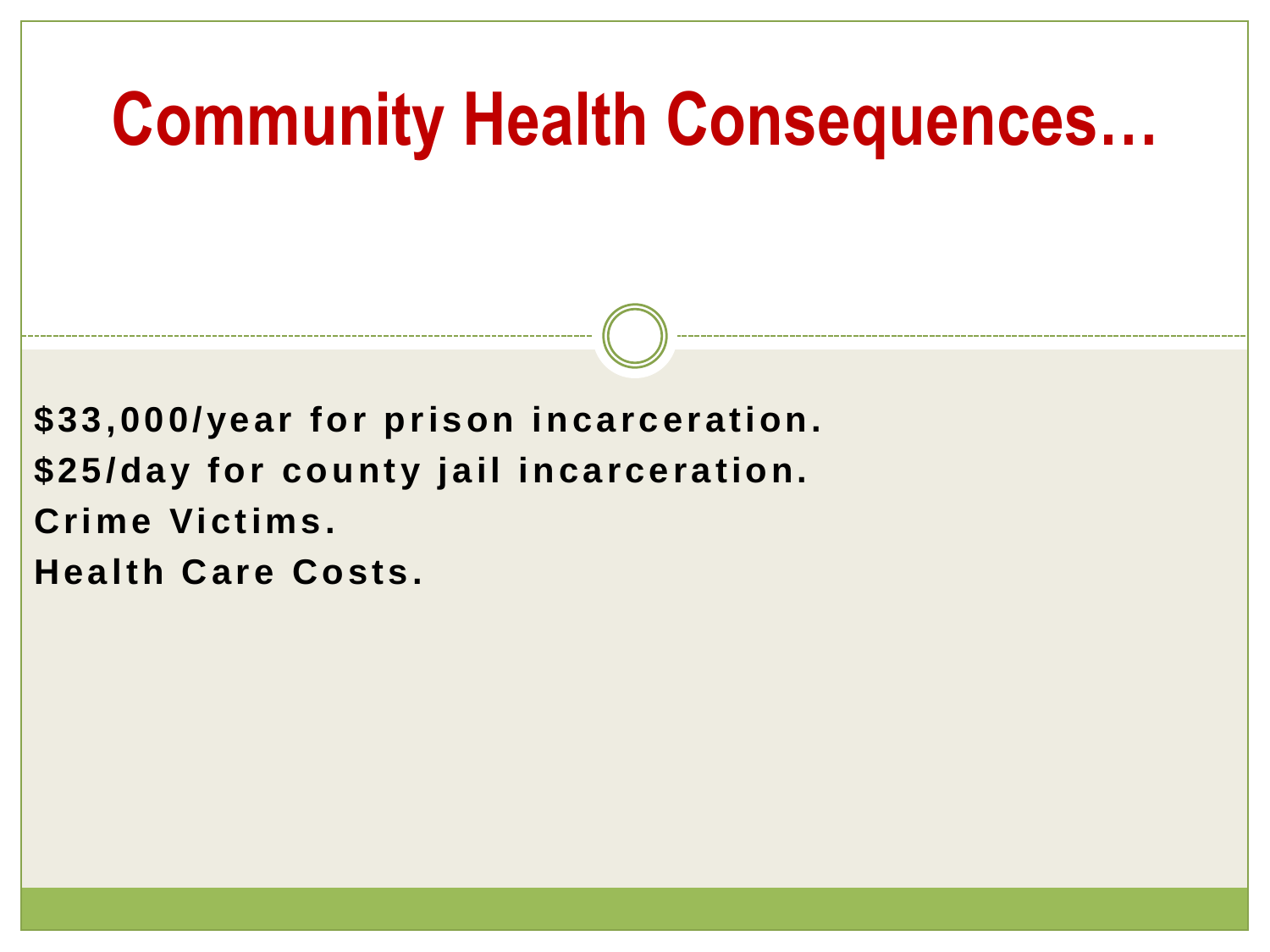**\$33,000/year for prison incarceration. \$25/day for county jail incarceration. Crime Victims. Health Care Costs. Public Assistance.**

**.**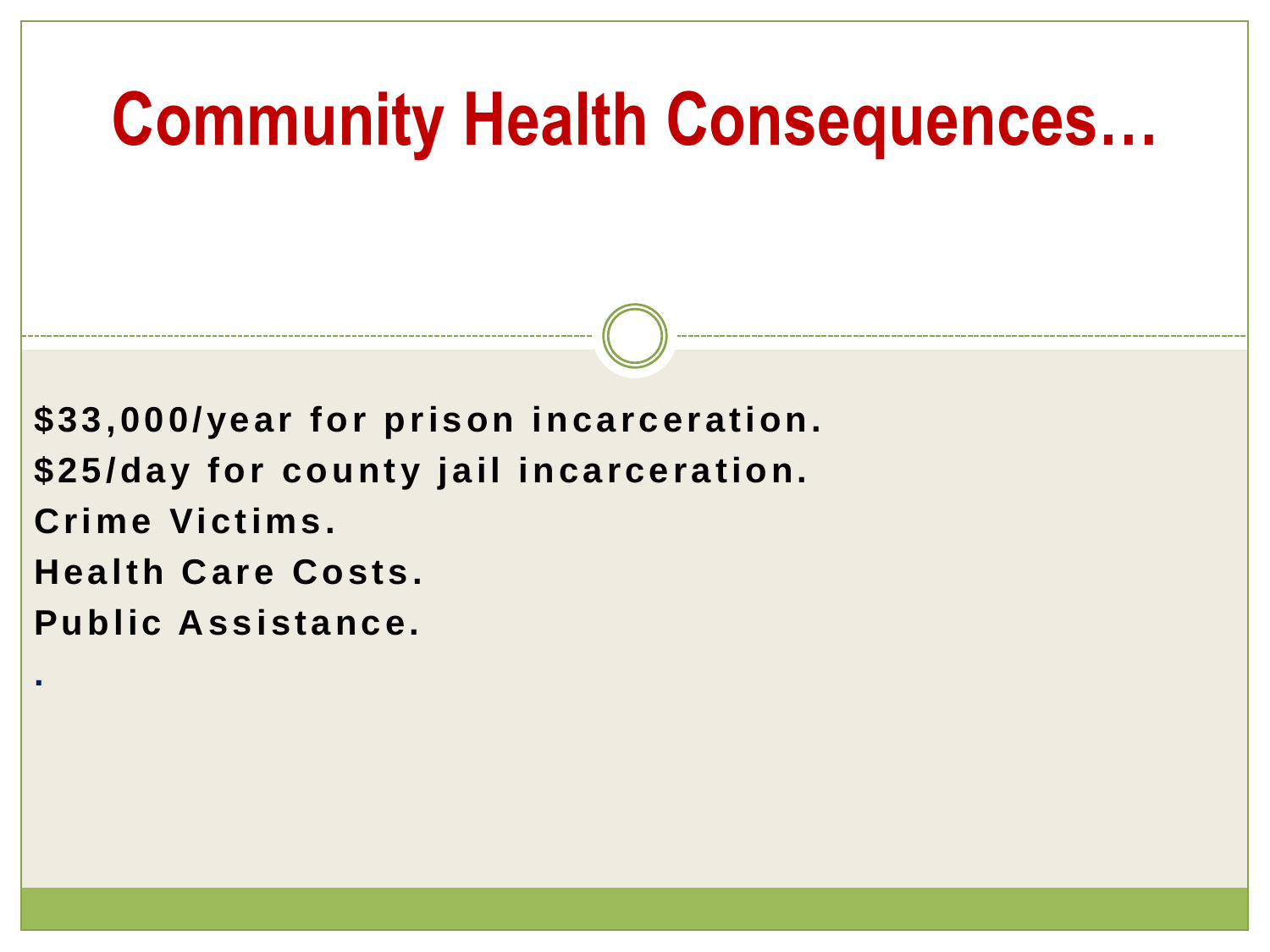**\$33,000/year for prison incarceration. \$25/day for county jail incarceration. Crime Victims. Health Care Costs. Public Assistance. Foster/Child Care.**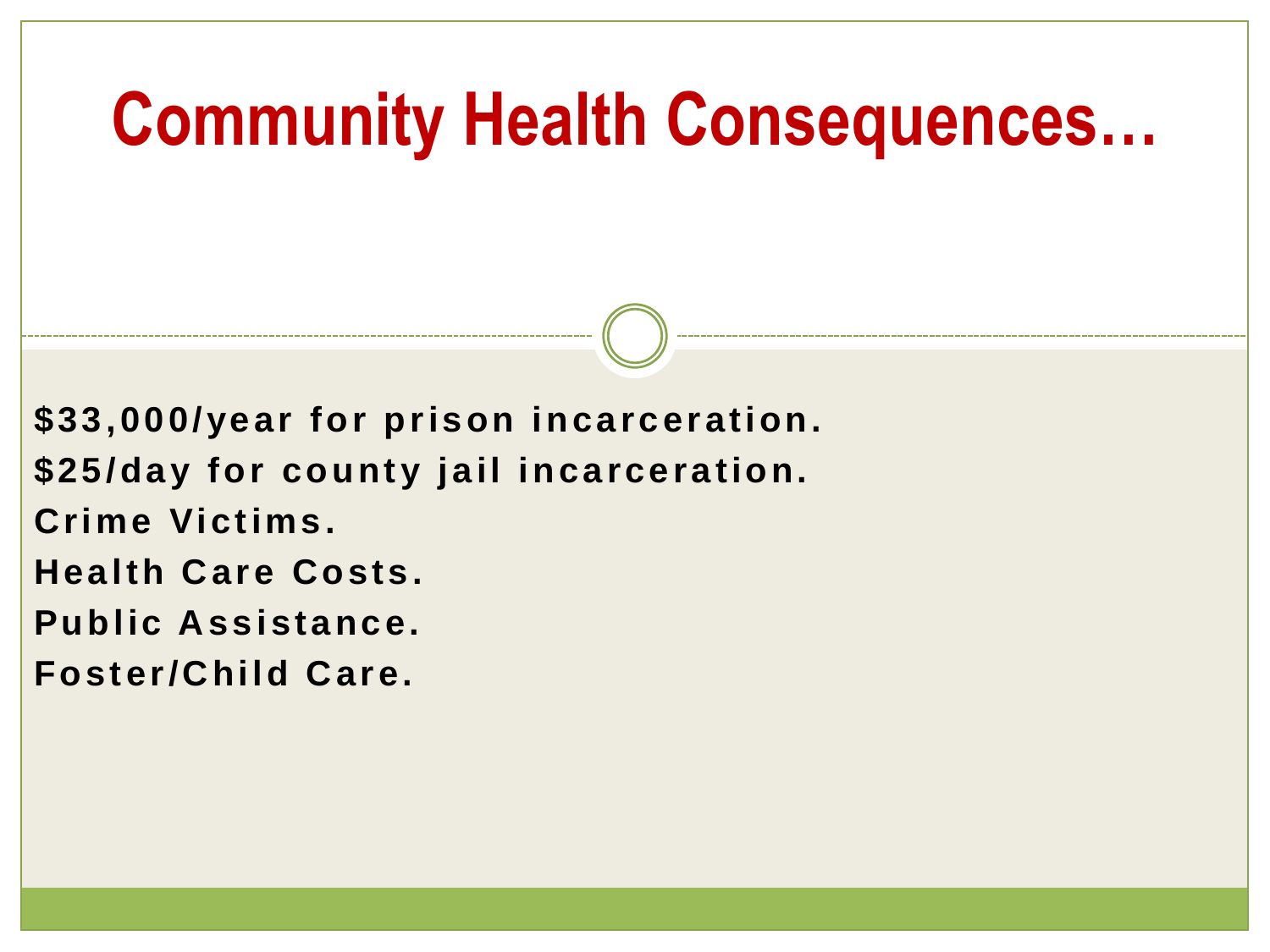**\$33,000/year for prison incarceration.**

**\$25/day for county jail incarceration.**

**Crime Victims.** 

**Health Care Costs.**

**Public Assistance.**

**Foster/Child Care.**

**Negative impact on community culture.**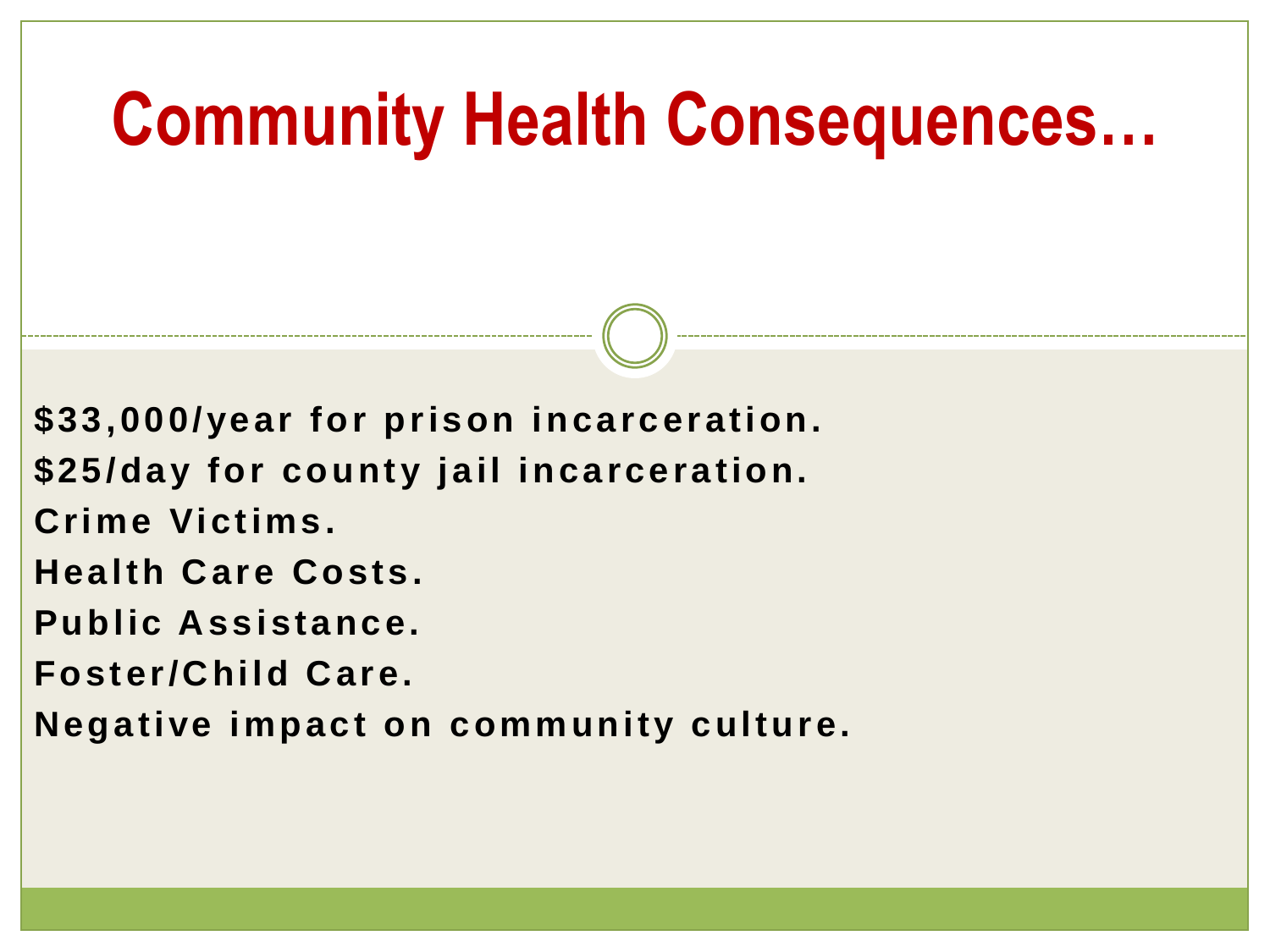**\$33,000/year for prison incarceration.**

**\$25/day for county jail incarceration.**

**Crime Victims.** 

**Health Care Costs.**

**Public Assistance.**

**Foster/Child Care.**

**Negative impact on community culture.**

Children raised in that lifestyle → CYCLE CONTINUES.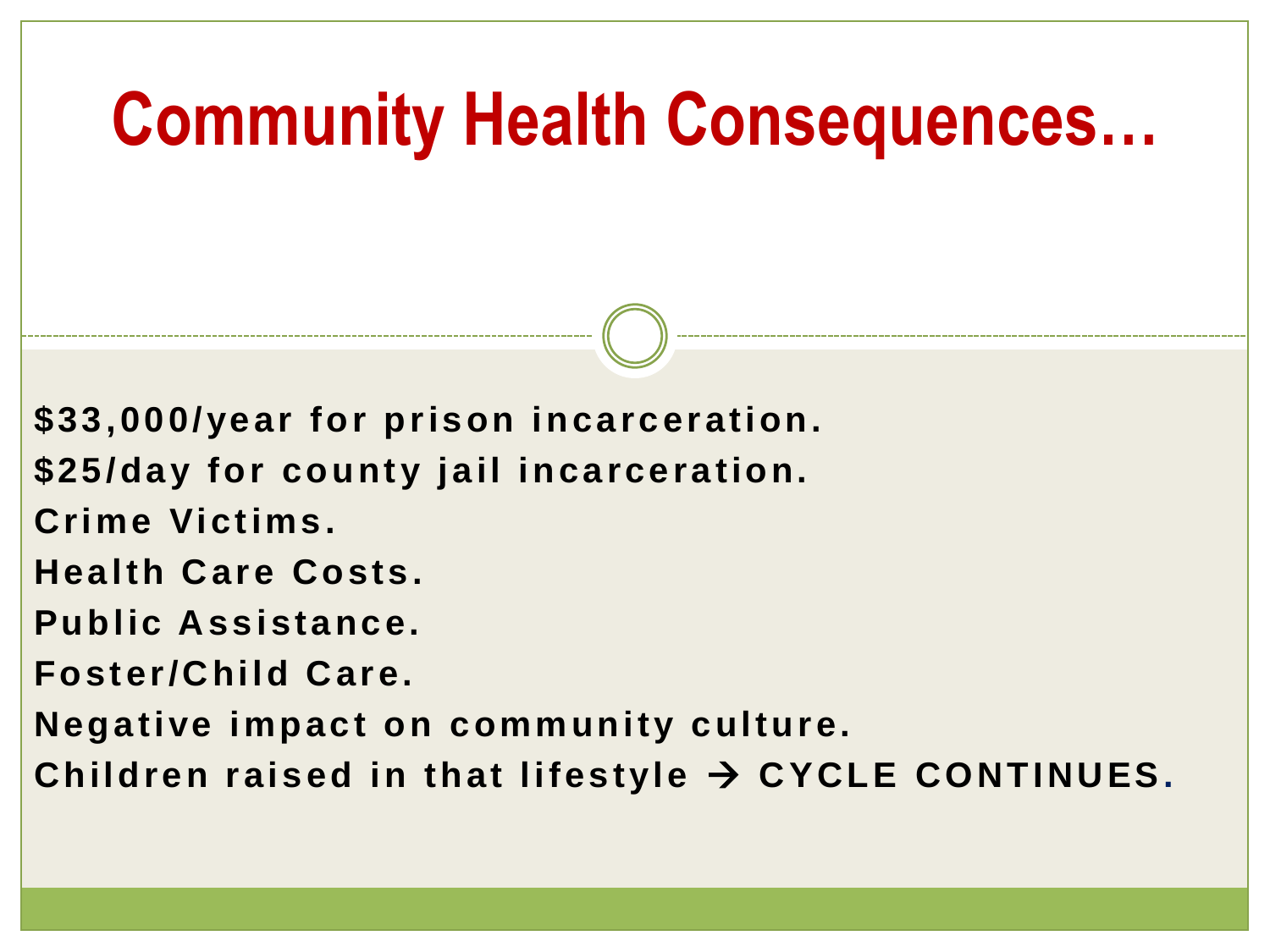### **Special Thank You…**

- **Community Action Coalition**
- **Afton Community Club.**
- **Everyone for Attending.**